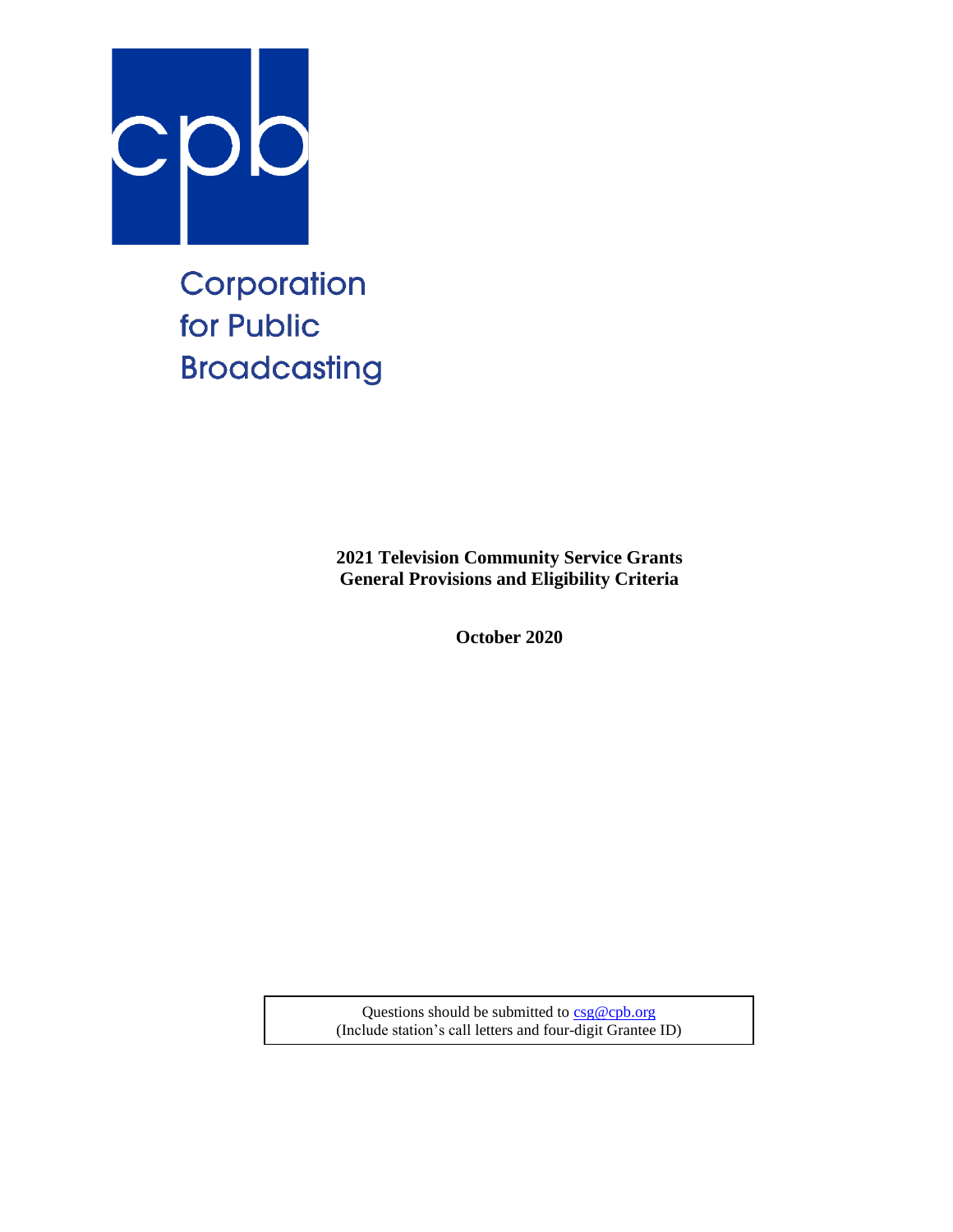# **Table of Contents**

| PART II.  |  |
|-----------|--|
|           |  |
|           |  |
| PART III. |  |
| PART IV.  |  |
|           |  |
|           |  |
|           |  |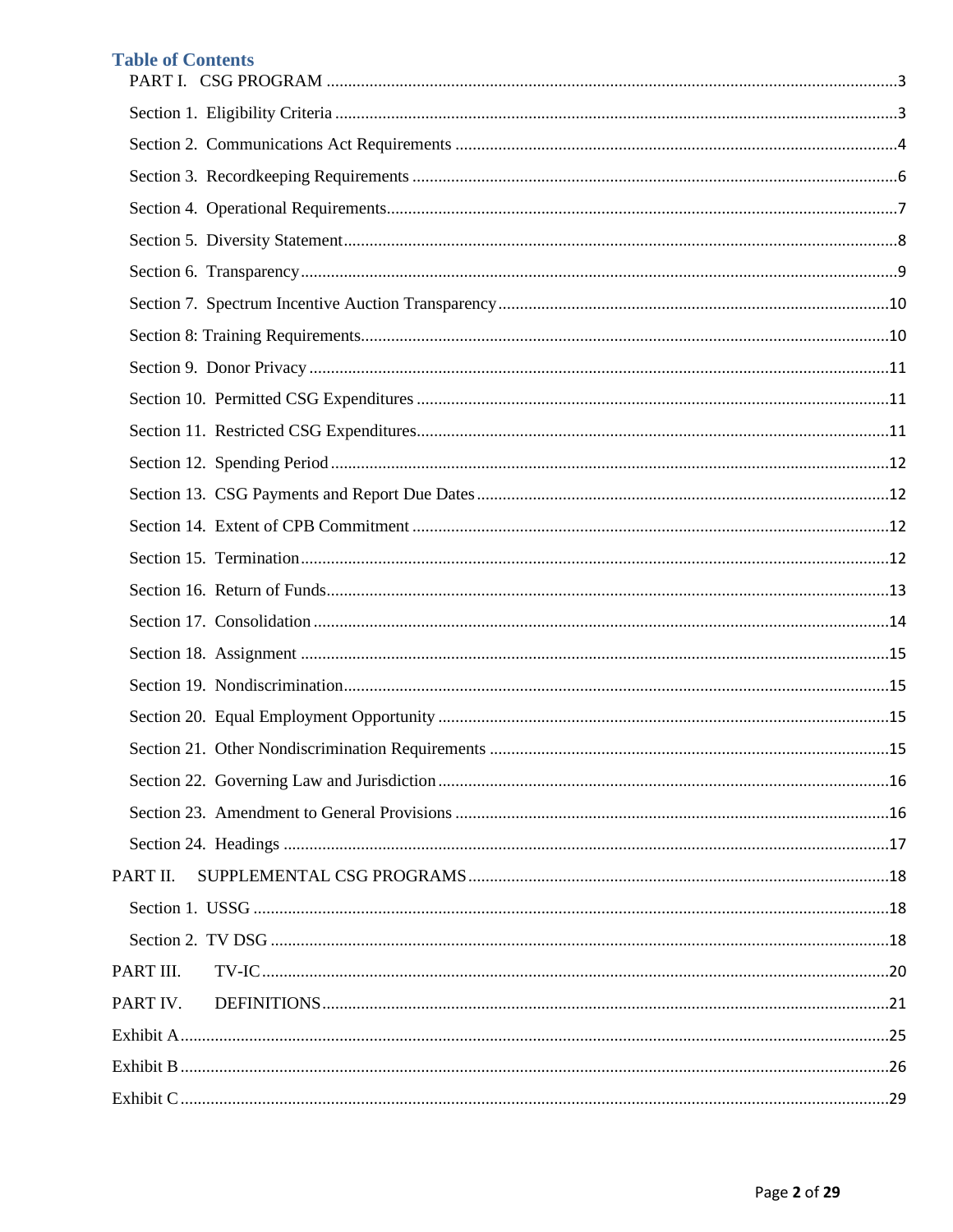

# **2021 Television Community Service Grants General Provisions and Eligibility Criteria**

These Television Community Service Grants General Provisions and Eligibility Criteria (General Provisions) set forth the requirements applicable to the Corporation for Public Broadcasting (CPB) Television Community Service Grant (CSG) program. Part I contains the general requirements for the CSG program, Part II applies to CPB's supplemental CSG programs, Part III applies to CPB's TV-IC grants, and Part IV defines the terms used herein. CSG recipients must also comply with requirements in the documents identified in Exhibit A, which is attached hereto and incorporated herein by reference.

# <span id="page-2-0"></span>**PART I. CSG PROGRAM**

# <span id="page-2-1"></span>**Section 1. Eligibility Criteria**

- **A. Eligible Grantee:** An eligible grantee is a Licensee that:
	- **1.** operates one or more full-power UHF or VHF television broadcast stations, at least one of which is Licensee's Flagship Station and meets the eligibility criteria herein;
	- **2.** received a CSG in FY 2020; and
	- **3.** is determined by CPB to be a qualified CSG recipient.
- **B.** Ineligible Stations: The following television stations are not eligible to receive a CSG:
	- **1.** closed-circuit stations;
	- **2.** stations that are managed and operated by and for students;
	- **3.** stations that primarily provide training programming to Licensee employees, clients, and/or representatives; and
	- **4.** stations licensed to political organizations.
- **C. Additional Eligibility Criteria:** Grantees in the categories below are subject to the following additional eligibility criteria:
	- **1. Joint Licensees:** Joint Licensees must individually meet the requirements set forth herein and the applicable General Provisions governing their radio CSG. Resources (including but not limited to NFFS and employee requirements) designated to meet the requirements of one CSG may not be used to meet the requirements for any other CSG.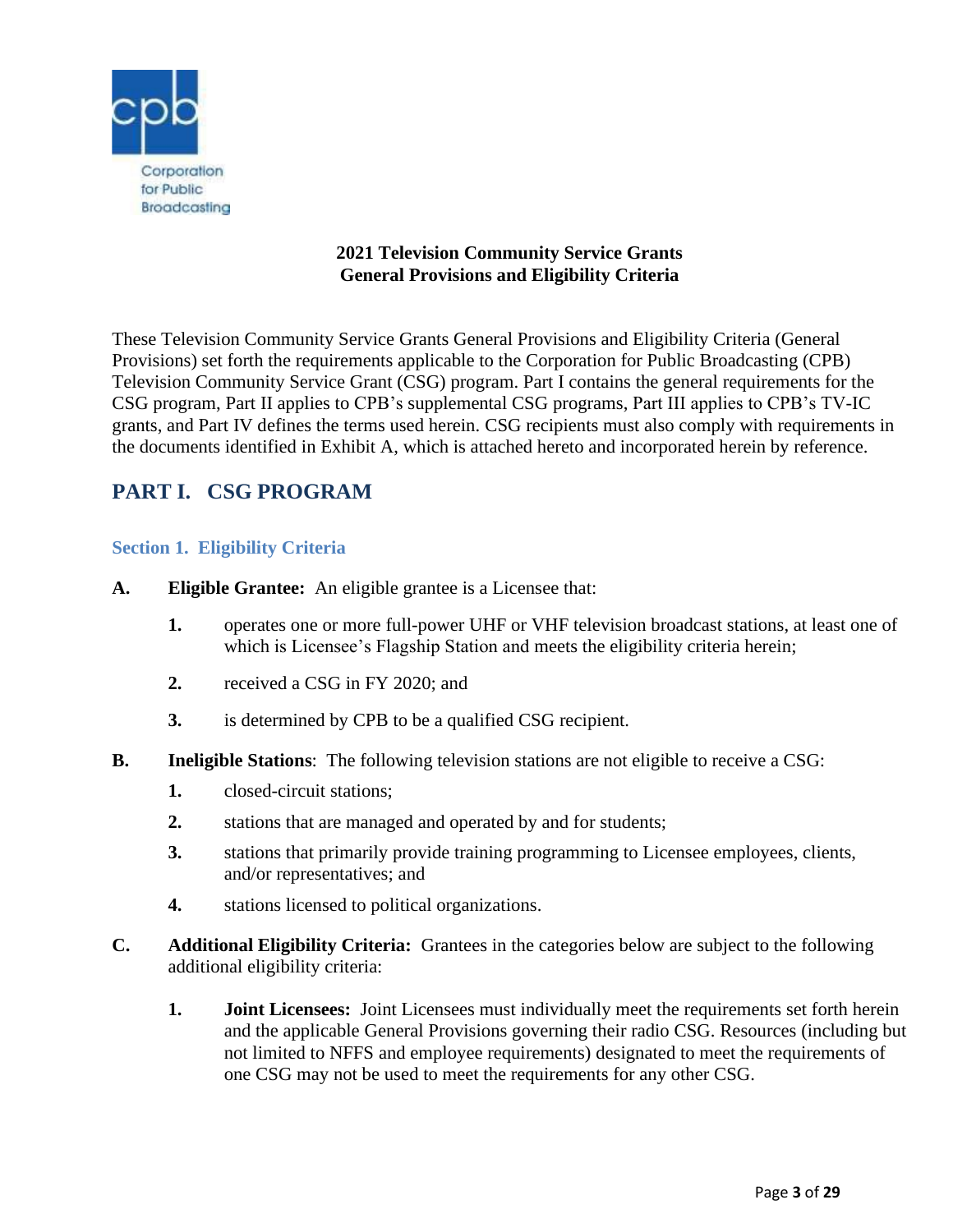- **2. Minority Audience Service Station**: CPB will divide a single Base Grant equally among Grantees within a Multi-provider Market. However, Minority Audience Service Stations in Multi-provider Markets will receive their full Base Grants.
- **D. Maintaining Eligibility:** Grantee is responsible for ensuring it is compliant with the General Provisions at all times during the Spending Period, and must promptly notify CPB of any noncompliance by email to the Director, TV CSG Policy and Review at: [csg@cpb.org](mailto:csg@cpb.org) (or the individuals CPB subsequently designates).

CPB reserves the right to reduce or eliminate Grantee's current or future CSG if CPB determines Grantee is not in compliance with the General Provisions and the CSG Agreement and Certification of Eligibility.

- **E. TV CSG Re-Qualification:** A previously CSG-qualified Grantee may apply for a CSG provided that:
	- 1. it is compliant with the General Provisions;
	- 2. its Licensee does not receive a CSG for any other station that Licensee owns;
	- 3. Grantee is a Fully Differentiated Station; and
	- 4. Grantee provides the only public television service to a majority of its coverage area population.
- **F. CPB Waiver:** CPB may, in its sole discretion and in exceptional circumstances, waive a nonstatutory eligibility criterion in Section 1. Eligibility Criteria.

# <span id="page-3-0"></span>**Section 2. Communications Act Requirements**

Grantee may not receive a CSG unless it complies with the applicable provisions of the Communications Act. In its annual CSG Agreement and Certification of Eligibility, Grantee must certify to CPB that it is compliant and will remain so throughout the Spending Period.

Certain requirements of the Act are summarized below. This summary does not include additional provisions of the Act or other applicable laws and regulations. More detailed guidance may be found in the **Compliance Booklet**<sup>1</sup>.

- **A. Open Meetings:** Meetings of Grantee's governing body, its committees and CAB must be open to the public (47 U.S.C. § 396(k)(4)). In addition, CPB requires Grantees to give at least seven days advance notice of meetings, including the time and place, by:
	- **1.** posting notice on its station website;
	- **2.** broadcasting notice on-air between 6 a.m. and 11 p.m., as shown by the station's log;
	- **3.** placing notice in the "Legal Notices" section of a local newspaper in general circulation in the station's primary coverage area; or

<sup>&</sup>lt;sup>1</sup> June 2019 edition.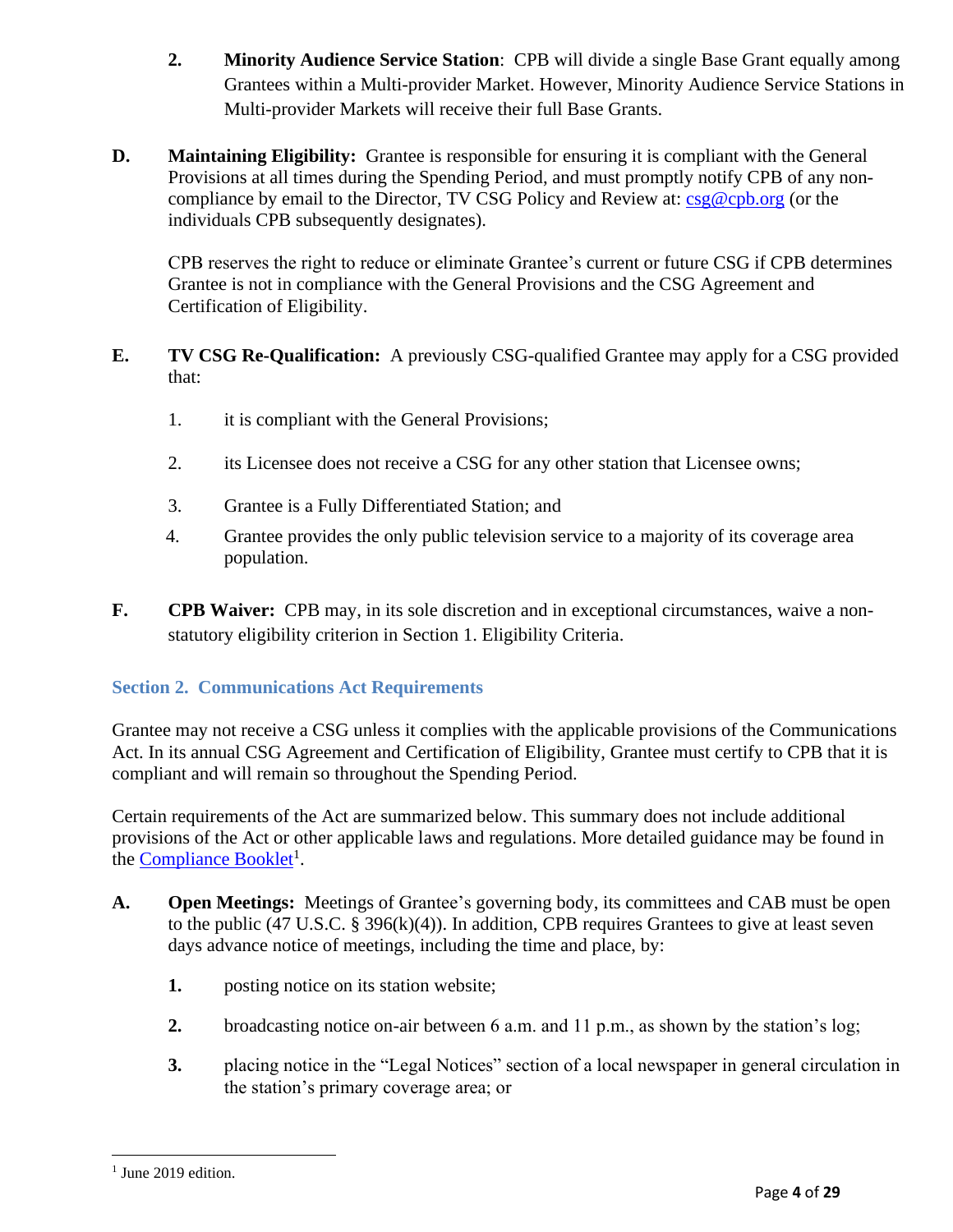- **4.** giving notice through a recorded announcement accessible on the station's phone system.
- **B. Closed Meetings:** Grantee must document why any meetings of its governing body, its committees, and CAB were closed and make available to the public a written statement of the reason(s) within a reasonable time after the closed meeting (47 U.S.C. § 396(k)(4)). CPB also requires that the written statement be made available for inspection, either at Grantee's central office or on its station website, within 10 days after each closed meeting.
- **C. Open Financial Records:** The Act requires stations to make available to the public their annual financial and audit reports and related financial information they are required to submit to CPB  $(47 \text{ U.S.C. }$  §396(k)(5) and § 396(l)(3)(b)). CPB also requires that each Grantee post the following documents on its station website:
	- **1.** its most recent audited financial statement, or un-audited financial statement for stations exempt from providing audited financial statements; and
	- 2. its most recent  $AFR$  or  $FSR<sup>2</sup>$  (whichever is applicable).
- **D. CAB:** All Grantees, other than those owned by a state, a political or special purpose subdivision of a state, or public agency, must have a CAB (47 U.S.C. § 396(k)(8)).
	- **1.** Grantee must undertake good faith efforts to ensure that its:
		- **a.** CAB meets at regular intervals;
		- **b.** CAB members regularly attend its meetings; and
		- **c.** CAB reasonably represents the diverse needs and interests of the communities served by Grantee's station.
	- **2.** The CAB's responsibilities include the:
		- **a.** right to review the station's programming goals;
		- **b.** right to review the service provided by the station;
		- **c.** right to review significant policy decisions rendered by the station; and
		- **d.** obligation to advise the station's governing body on whether the station's programming and other significant policies are meeting the specialized educational and cultural needs of the communities served by the station, and to make recommendations that the CAB deems appropriate to meet such needs.

# **E. Employment Statistical Report**: Each Grantee must:

**1.** file annually with CPB its Employment Statistical Report<sup>3</sup>; and

<sup>2</sup> FSR is a form used by radio CSG recipients.

<sup>&</sup>lt;sup>3</sup> The Employment Statistical Report required by the Communications Act is Section 1 of the Station Activity Survey. This report is different from the FCC's Equal Employment Opportunity requirements. See Section 20. Equal Employment Opportunity.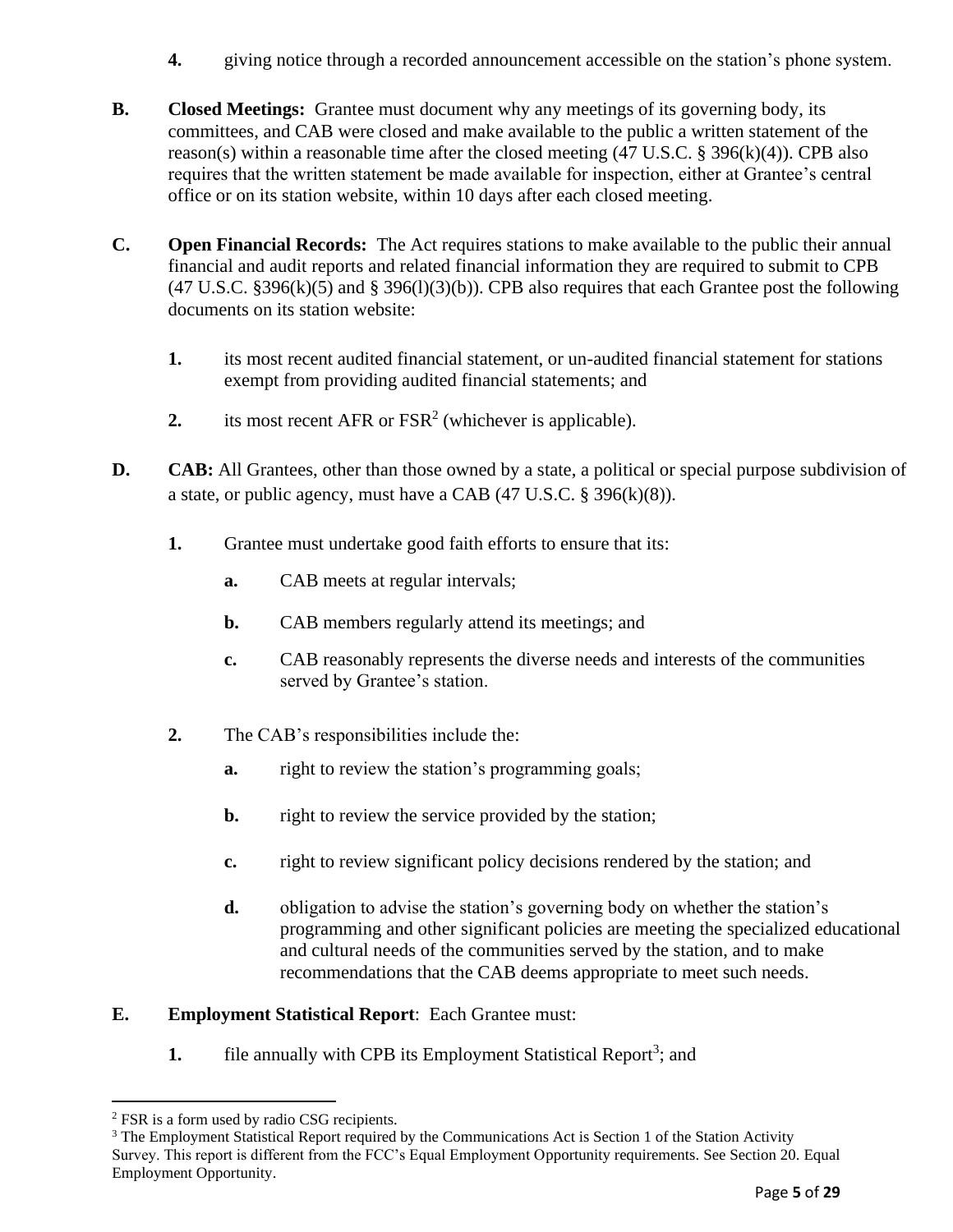**2.** make its Employment Statistical Report available for public inspection at its central office and at each other location where there are six or more employees (47 U.S.C. § 396(k)(11)).

# **F. Donor Information:** As required by 47 U.S.C. § 396(k)(12):

- **1.** Grantee is barred from renting contributor names, donor names, or other personally identifiable information (collectively, Personal Information) to or from, or exchanging Personal Information with any federal, state, or local candidate, political party, or political committee.
- **2.** Grantee is also barred, unless required by law, from disclosing a contributor or donor's Personal Information to any Nonaffiliated Third Party, unless the station:
	- **a.** clearly and conspicuously notifies contributors or donors that the station may release its Personal Information to Nonaffiliated Third Parties;
	- **b.** advises contributors or donors before any disclosure that they have the option not to have their Personal Information disclosed; and
	- **c**. explains to the contributor or donor how to exercise that non-disclosure option.

# <span id="page-5-0"></span>**Section 3. Recordkeeping Requirements**

Grantee must comply with the recordkeeping requirements set forth below.

**A. Recordkeeping, Certification, and Audit Requirements:** The Communications Act mandates recordkeeping and auditing and provides CPB and its representatives access to all records concerning a CSG. Grantee must maintain such records as CPB may in its discretion require to facilitate an effective audit.  $(47 \text{ U.S.C. } 396(1)(3)(B), (C), \& (D)).$ 

Additional information related to recordkeeping is found in the *Principles of Accounting*.

- **B. Records and Documentation:** Grantee must retain all CSG records, including documentation sufficient to substantiate its CSG Agreement and Certification of Eligibility, for no less than three years after the end of the Spending Period. However, CSG records must be retained for no less than 10 years, after commencement of any of the events below:
	- **1.** when litigation or an audit begins before the expiration of the three-year period; and
	- **2.** when CPB requests otherwise in writing.<sup>4</sup>

Notwithstanding the general three-year requirement, Grantee may need to retain some documentation for longer periods of time if necessary, to demonstrate its compliance with the General Provisions. For example, if the calculation of indirect costs and other valuations reported as NFFS were documented in prior years, they should be retained to support compliance in the current Spending Period.

<sup>4</sup> CPB revised its records retention requirements effective FY 2015.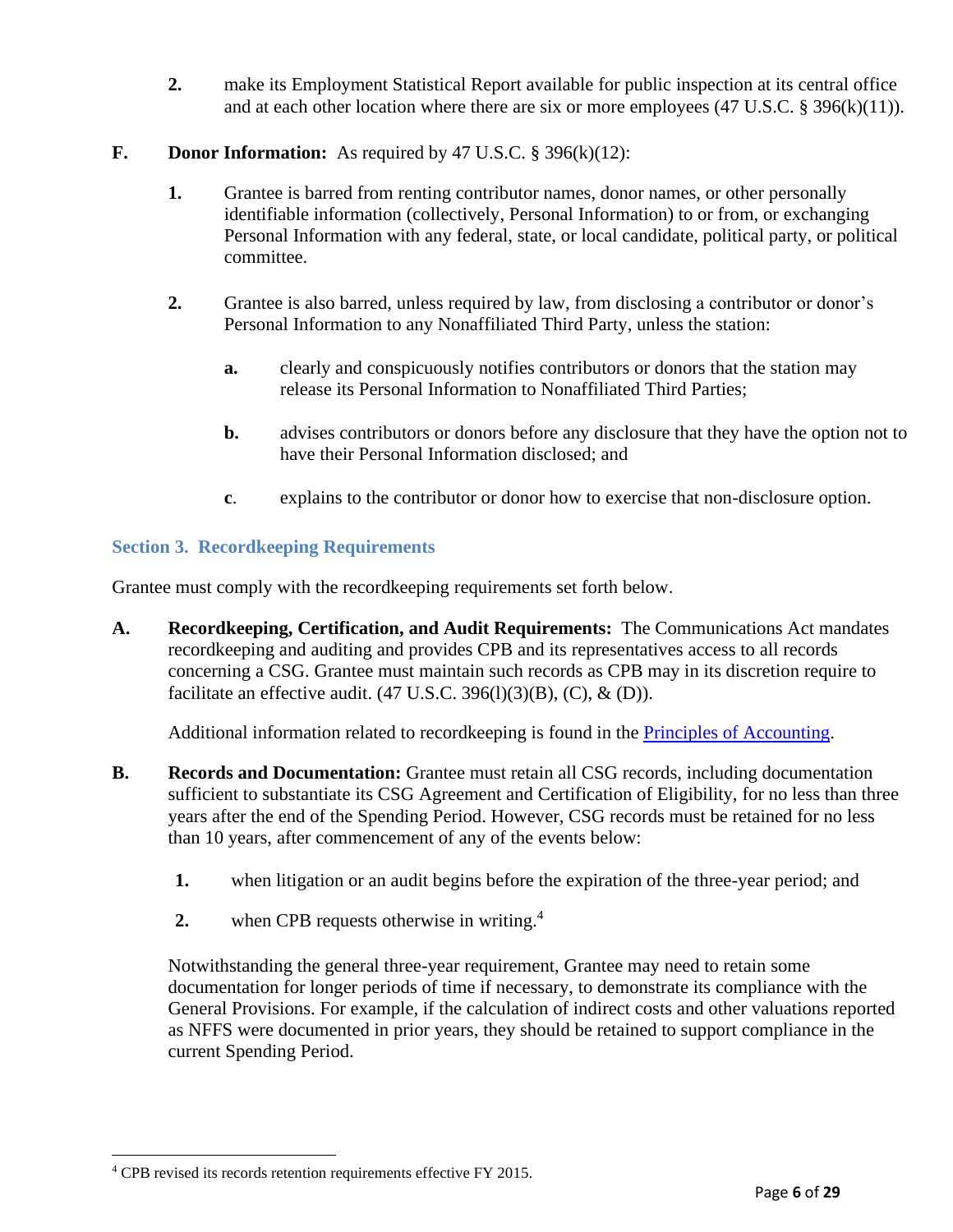CPB reserves the right to disallow any expenditures Grantee cannot support with appropriate documentation.

- **C. CSG Agreement and Certification of Eligibility:** Grantee must annually submit its CSG Agreement and Certification of Eligibility to CPB. Compliance is subject to audit by CPB's Inspector General and others, and improper certification may result in loss of CSG eligibility, and penalties under the Federal False Claims Act and the CSG Non-compliance Policy.
- **D. Discrete Accounting Requirement:** During the Spending Period, Grantee must be compliant with the Discrete Accounting Requirement.
- **E. Expenditures and Discrepancies:** Grantee's CSG expenditures must comply with the General Provisions. Failure to comply or provide appropriate documentation may result in CPB requiring Grantee to repay to CPB a portion or all the CSG funds it received.

In the event of an improper expenditure or any discrepancies or inaccuracies in CSG expenditures, whether reported by Grantee, discovered during an audit or otherwise, CPB may, in its discretion, reduce Grantee's CSG. In the event of a CSG reduction, CPB may decide whether to recover the overpayment immediately or by reducing the current or future CSG awards. If CPB requires Grantee to return all or part of the overpayment, CPB will notify Grantee in writing of the action it intends to take.

- **F. Penalty for Late Filing:** If Grantee files any of the following beyond the required deadline, its next CSG will be subject to a penalty. The penalty is up to 1/365th of the next CSG for each day any of the following reports are late:
	- **1.** AFR;
	- **2.** Audited Financial Statements;
	- **3.** Annual SABS; and
	- **4.** Annual SAS.

# <span id="page-6-0"></span>**Section 4. Operational Requirements**

Grantees must comply with the operational requirements below.

**A. FCC Operating Requirements:** Grantee must comply with FCC requirements for the operation of a full-power, noncommercial educational television station throughout the Spending Period. Failure to comply with FCC requirements and the terms of the station's broadcast license may, at CPB's discretion, result in the loss or return of its CSG.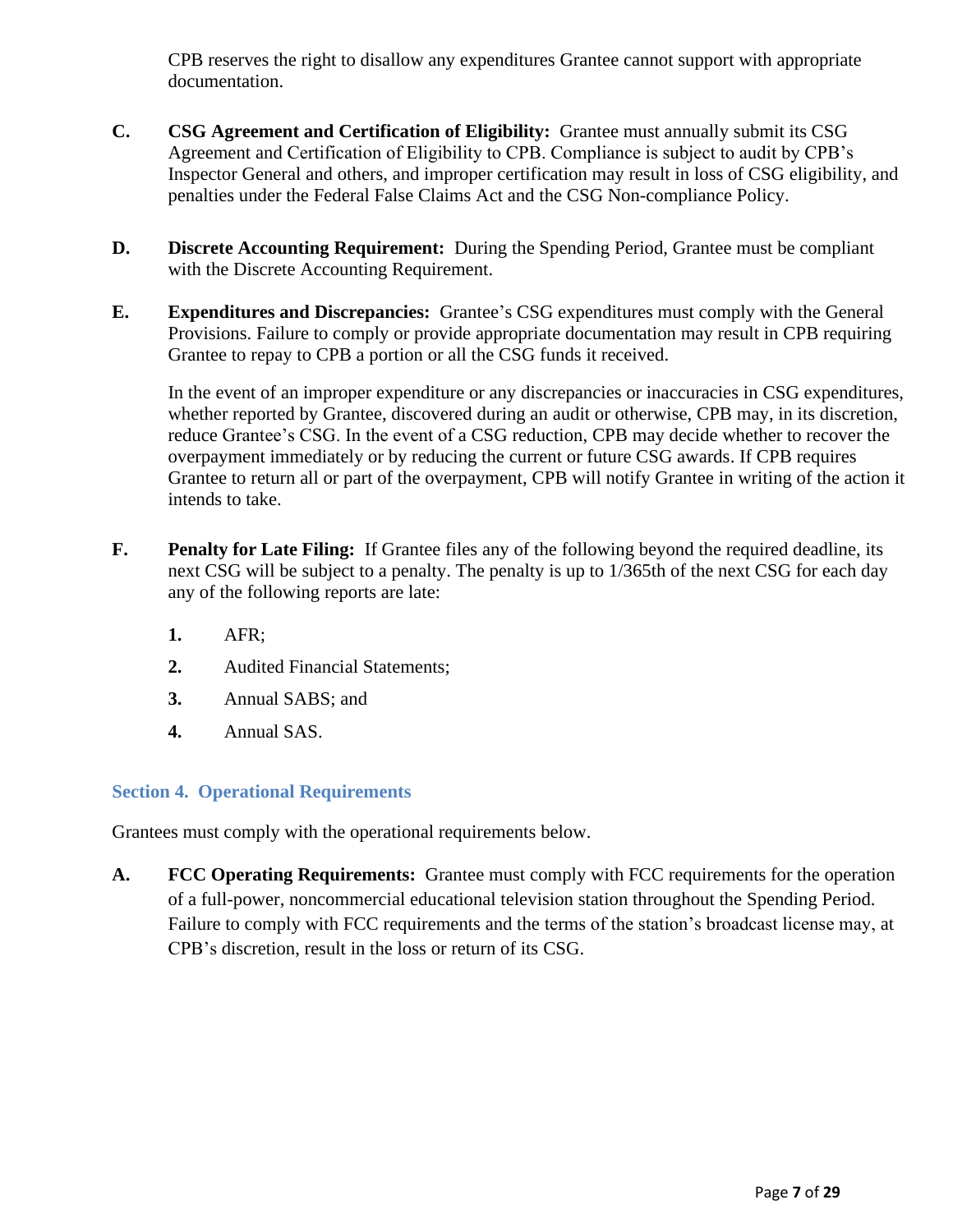- **B. Broadcast Schedule:** The substantial majority of each station's daily total programming hours broadcast on all its channels, including its primary and multicast channels, must be devoted to CPB-Qualified Programming. The station must broadcast on a schedule of seven days per week, 52 weeks per year, for a total of at least 3,000 hours or 58 hours per week.
- **C. Staffing Requirement:** Grantee's staff must be managed by an executive or equivalent whose primary responsibility is to oversee the day-to-day operations of the station, including the responsibility and authority to:
	- **1.** determine when and what material the station broadcasts; and
	- **2.** administer disbursements pursuant to a budget authorized by Grantee's governing board.
- **D. Minimum NFFS:** Each Grantee must have a minimum annual NFFS of \$800,000, which may be determined by either averaging Grantee's NFFS from its three most recent fiscal years or by using Grantee's current year NFFS. If Grantee fails to meet this minimum NFFS requirement, it will continue to receive a CSG if it provides the only public television service to most of its coverage area population and is determined by CPB to be financially viable<sup>5</sup>.
- **E. Channel Sharing Agreement:** Two Grantees in a channel sharing agreement will continue to qualify for a CSG as long as they meet all other eligibility requirements. When one Grantee has the right to use less than half of the capacity of the shared channel, CPB may adjust its CSG.

In a channel sharing agreement between a CSG-eligible station and a commercial station, the CSG-eligible station must have the right to use at least one-half of the total capacity of the shared channel.

In both cases, the channel-sharing agreements may provide flexibility to allow stations to use more or less bandwidth at a given time, depending on the content being aired – a process called dynamic multiplexing – to optimize technical quality of all transmissions over the shared channel.

# <span id="page-7-0"></span>**Section 5. Diversity Statement**

The Communications Act requires CPB to support diverse non-commercial educational content for unserved and underserved audiences. CPB's goal, therefore, is to support stations in providing a wide variety of educational, informational, and cultural content that addresses the following elements of diversity: gender, age, race, ethnicity, culture, religion, national origin, and economic status. It is appropriate that Grantee engages in practices designed to reflect such diversity of the populations it serves. In support of these objectives, Grantee must comply with the following.

- **A. Annual Review:** Annually review and make any necessary revisions to the station's established diversity goal for its workforce, management, and boards, including community advisory boards and governing boards having governance responsibilities specific to or limited to broadcast stations.
- **B. Diversity Statement:** Undertake the following to achieve Grantee's diversity goal:
	- **1.** Annually review with the station's governing board or Licensee Official:

<sup>5</sup> CPB, at its sole discretion, will determine financial viability by examining financial and other relevant factors such as Grantee's ability to pay bills and meet its debt obligations, and whether it has funds other than NFFS to support its operations.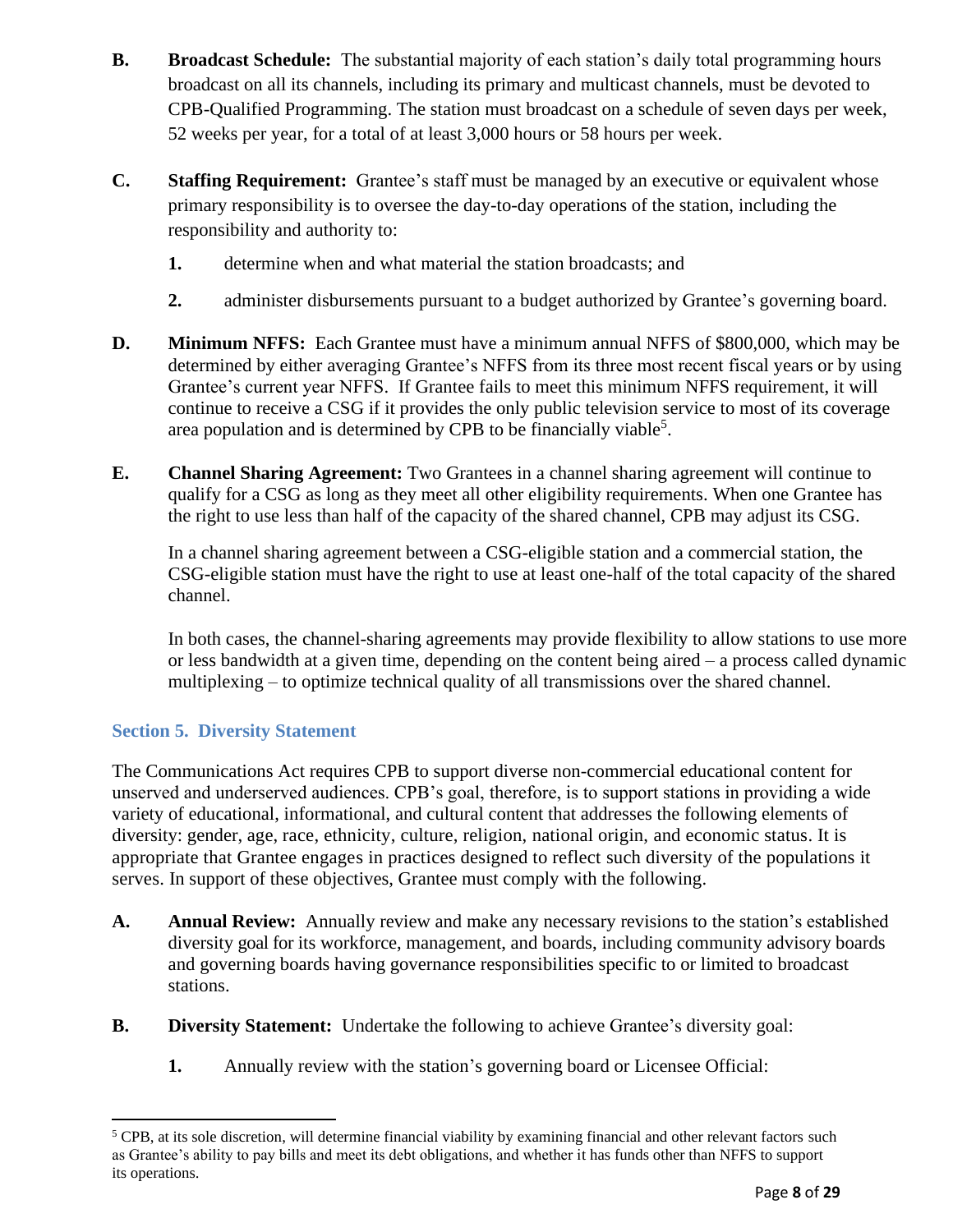- **a.** the diversity goal and any revisions thereto; and
- **b.** practices designed to fulfill the station's commitment to diversity and to meet the applicable FCC guidelines (47 C.F.R. § 73.2080).
- **2.** Maintain on its website or make available at its central office, a diversity statement (approximately 500 words) that reflects on the following points, reviewing and updating the same annually with station management:
	- **a.** the elements of diversity that Grantee finds important to its public media work;
	- **b.** the extent to which Grantee's staff and governance reflect such diversity;
	- **c.** the progress Grantee has made to increase its diversity in the last two to three years; and
	- **d.** Grantee's diversity plans for the coming year.
- **C. Annual Initiative:** Undertake one of the following initiatives on an annual basis:
	- **1.** include individuals representing the diverse groups served by Grantee for internships or work-study programs, which must be designed to provide meaningful professional-level experience and further public broadcasting's commitment to education;
	- **2.** include qualified diverse candidates in any slate of individuals considered for positions on elected governing boards that Grantee controls;
	- **3.** provide diversity training for members of Licensee's governing body or board of directors;
	- **4.** participate in minority or other diversity job fairs; or
	- **5.** provide diversity training for management and appropriate staff.
- **D. Recruiting:** Grantees are strongly encouraged to interview at least one qualified diversity candidate for each senior leadership position hire. The term "senior leadership position" includes: Chief Executive Officer, Chief Operating Officer, Chief Financial Officer, Chief Content Officer, General Manager, and other equivalent positions.

#### <span id="page-8-0"></span>**Section 6. Transparency**

**A. Public Inspection of Documents and Website Posting:** To ensure transparency and public confidence in the use of CPB funds, the Communications Act requires Grantees to make certain documents available for public inspection. As set forth below, CPB also requires public access to other documents, and specifies how all documents must be made available for inspection, either by maintaining them at Grantee's office or by posting them on its station website.

Website posting is not mandatory for all documents, but Grantees are encouraged to post all required information, including meeting notices, for convenience of public access. For purposes of these General Provisions, "station website" includes the website of Grantee's station, if it has one, and if not then its Licensee's website or an affiliated station's website. If Grantee has none of the foregoing, it may, with CPB's approval, use a website shared by other public broadcasting stations.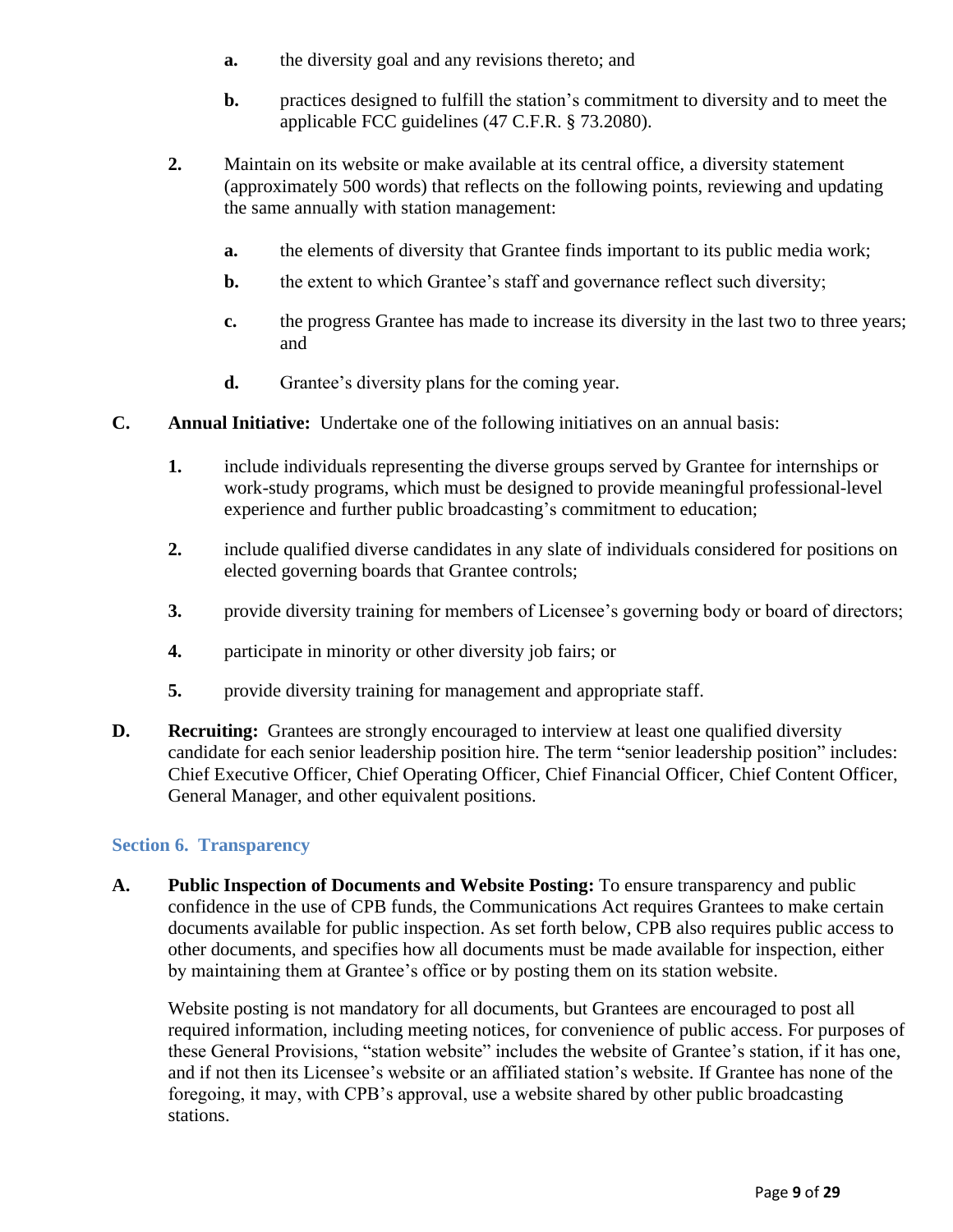- **B. Documents for Public Inspection: Website Posting Required:** At a minimum, each Grantee must post the following for public inspection on its station website.
	- **1.** Station Senior/Executive Management: The names, titles and contact information;
	- **2.** Governing Body: A list of the members of its governing body;
	- **3.** CAB Members: A list of its CAB members; and
	- **4.** The most recent financial records (audited or unaudited financial statements and the AFR or FSR) as required by Section 2(C), Communications Act Requirements.
- **C. Documents for Public Inspection: At Central Office or on Station Website:** At a minimum, each Grantee must maintain the following documents for public inspection at its central office, or post the same on its station website:
	- **1.** Diversity Statement (Section 5(B)(2)); and
	- **2.** LCSR.

# <span id="page-9-0"></span>**Section 7. Spectrum Incentive Auction Transparency**

Public media Licensees have an ethical obligation to their communities to conduct their activities in a transparent and accountable manner, consistent with legal and confidentiality obligations. Because public media Licensees hold their broadcast spectrum in trust for the public, Grantees whose participation in the Spectrum Incentive Auction would significantly reduce or terminate service to their communities should be as transparent as possible and solicit public comment as appropriate.

# <span id="page-9-1"></span>**Section 8: Training Requirements**

- **A. Annual Harassment Prevention Training**: To ensure that CPB-supported public media stations train their personnel to recognize, avoid and report workplace discrimination, including harassment, CPB requires annual harassment prevention training for all officers, employees, and interns of each station as a condition of Grantee's CSG eligibility. Grantee may satisfy this requirement through either of the following training options:
	- 1. An interactive online harassment prevention training service, available free of charge through CPB, that instructs your personnel, individually on the following topics:
		- What constitutes acceptable and unacceptable workplace behavior;
		- How to recognize harassment when it occurs; and
		- How to report and respond to violations.
	- 2. A comparable harassment prevention training program of Grantee's choice. The program will be considered "comparable" if it instructs Grantee's personnel individually, either in person or online, on the three topics above.
- **B. Annual CPB-sponsored Training**: Grantee must annually complete at least one CPB-sponsored training session, including live webinars and in-person training presented by CPB.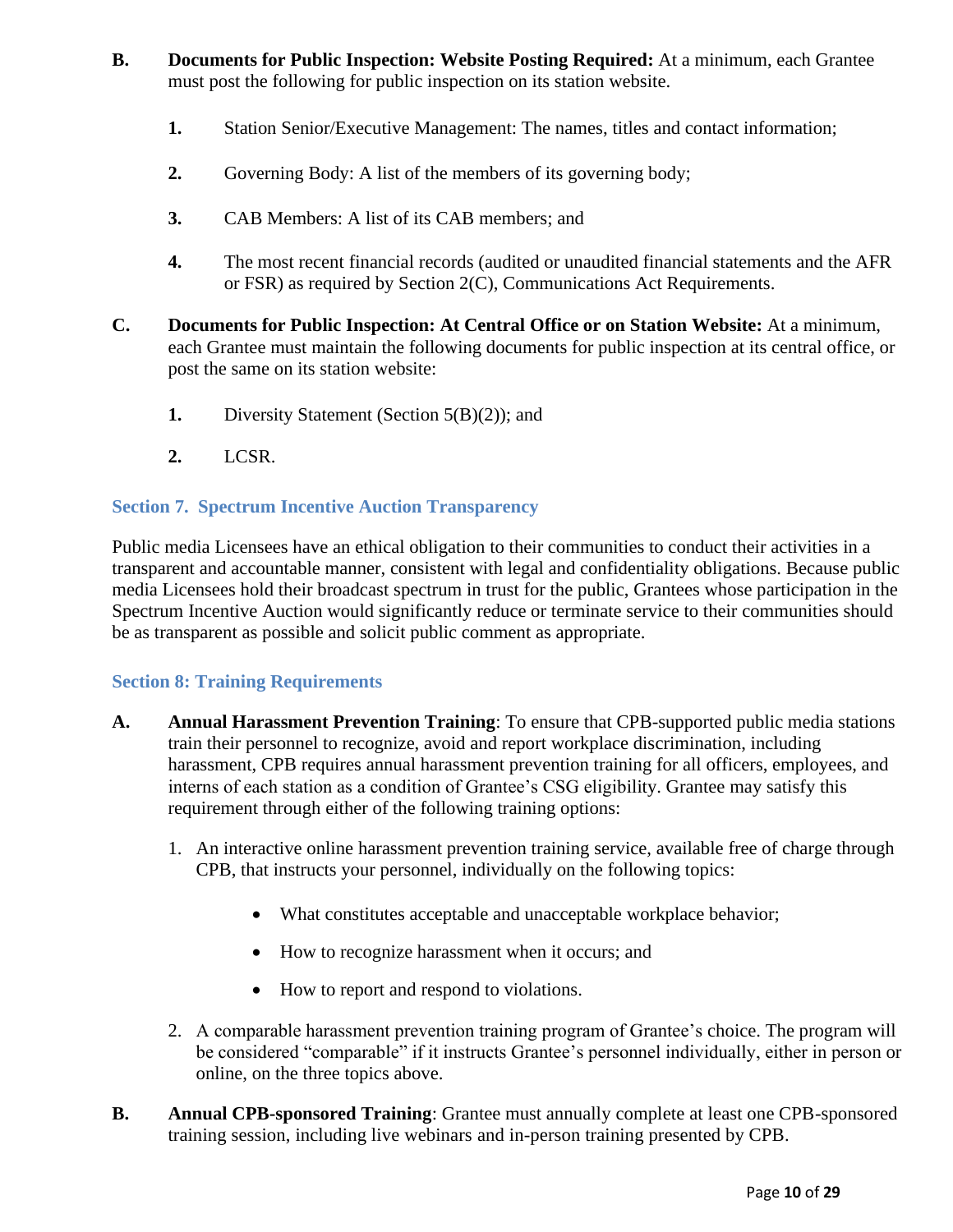#### <span id="page-10-0"></span>**Section 9. Donor Privacy**

Grantee must comply with all applicable federal and state laws and regulations regarding donor privacy and data security.

## <span id="page-10-1"></span>**Section 10. Permitted CSG Expenditures**

**A. Overview:** Pursuant to the Communications Act, CSG funds distributed ". . . may be used at the discretion of the recipient for purposes related primarily to the production or acquisition of programming" (47 U.S.C. § 396(k)(7)).

CSG funds must be used to support Grantee's ability to expand the quality and scope of services it provides to the communities it serves. CSG expenditures must fall into one of seven categories listed in Exhibit B, which include salaries and benefits for personnel engaged in those activities.

#### <span id="page-10-2"></span>**Section 11. Restricted CSG Expenditures**

Grantee's use of CSG funds is further restricted as follows.

- **A. Entertainment:** Grantee shall not use any CSG funds for any reception or entertainment for any officer or employee of the federal government, or any state or local government (47 U.S.C. § 396  $(k)(2)(A)).$
- **B. Influencing Legislation:** Grantee shall not use any CSG funds to pay the salary or expenses of Grantee's staff, or its agents, related to any activity designed to support, defeat, or influence legislation or appropriations before Congress, or any state legislature (26 U.S.C. § 501(c)(3)).

Grantee shall not use any CSG funds for activities designed to support, defeat, or influence legislation or appropriations pending before the Congress, or any state legislature. This also refers to activities including, but not limited to:

- **1.** publicity or propaganda; and
- **2.** the creation, distribution, or use of any kit, pamphlet, booklet, social media communications, publication, and radio, television, or video presentation.

However, if these activities support a presentation Grantee makes to or at the request of the Congress, any state legislature, or in support of recognized executive-legislative relationships, they may be exempt  $(26 \text{ U.S.C.} \$ §  $501(c)(3))$ .

- **C. CPB-Qualified Programming:** Grantee shall not use any CSG funds to cover the cost of producing, acquiring, or distributing programs, unless they are for CPB-Qualified Programming.
- **D. Restricting CSG Funds:** Grantee may not impound or otherwise withhold or inappropriately restrict the station's use of CSG funds. CSG funds may not be used to supplant funds or reduce budgets for other support already being provided to the station(s) by Grantee.
- **E. Overhead Expenses:** Grantee shall not use CSG funds to offset a Licensee's overhead or for any other expenses not directly related to the operation of the station, unless such overhead and expenses are enumerated in Section 4, Operational Requirements.
- **F. Sale of Assets:** Grantee shall use CSG funds and the proceeds from the sale of assets acquired with CSG funds solely for the benefit of the public broadcast television station.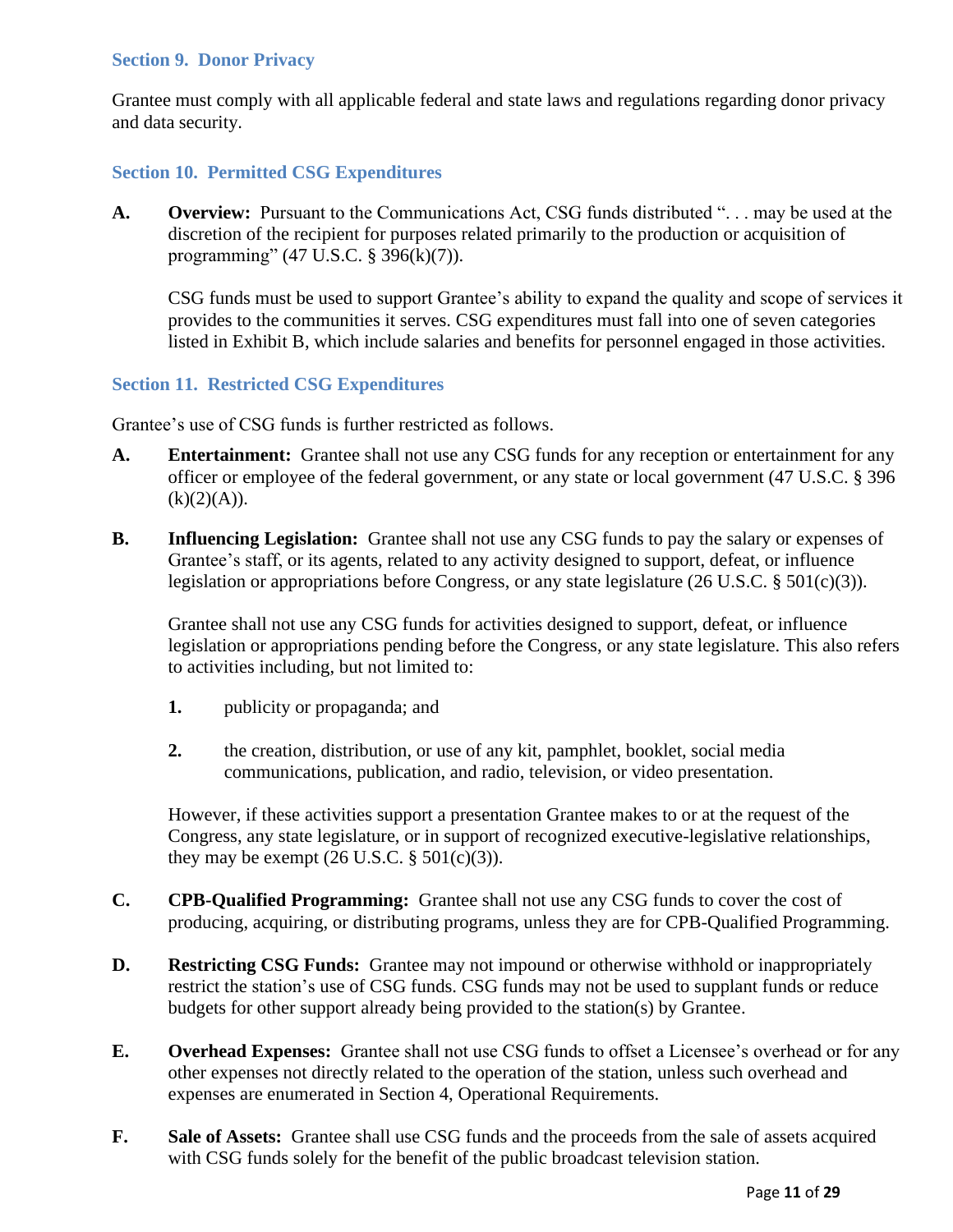- **G. Staffing Costs:** Grantee may use CSG funds to pay only the portion of an employee's salary for time spent working on the public broadcast television station's operations.
- **H. Standard Pricing:** Grantee shall not use CSG funds for personnel services, programming (production and acquisition) expenses, or the cost of technical facilities in excess of the standard amounts Grantee usually pays for the same under similar circumstances.

## <span id="page-11-0"></span>**Section 12. Spending Period**

CSG funds must be expended during the Spending Period in accordance with the purposes and restrictions set forth in these General Provisions, and the Financial Reporting Guidelines, incorporated herein by reference. Any funds not expended during the Spending Period must be returned to CPB no later than November 3, 2022. Expenditures inconsistent with these shall be considered unauthorized expenditures and must be returned to CPB pursuant to Section 16. Return of Funds. Once the Spending Period expires, Grantee may not reallocate disallowed expenditures.

#### <span id="page-11-1"></span>**Section 13. CSG Payments and Report Due Dates**

- **A. CSG Payments:** CSGs will be disbursed to Grantee in two installments. However, each CSG payment is contingent upon Grantee's compliance with these General Provisions and submitting all required forms, reports, and/or other documents and information required by CPB.
- **B. CSG Offer Expiration:** Grantee's Head of Grantee and Licensee Official must execute its CSG Agreement and Certification of Eligibility by June 30, 2021, or risk forfeiting its CSG as determined by CPB. If Grantee prefers to receive the CSG payment at a different date, Grantee must notify CPB in writing at [csg@cpb.org.](mailto:csg@cpb.org)
- **C. Report Due Dates:** To avoid penalties and delayed disbursement of CSG payments, Grantee must submit all required documents and reports to CPB on time. The financial forms (AFR and audited financial statement) are due within five months after the close of Grantee's fiscal year. As a condition of receiving the CSG, each Grantee must also complete and submit the annual LCSR, SABS, and SAS by February 15. If Grantee submits any of these documents after the filing deadlines, as determined by CPB, Grantee will be subject to a financial penalty set forth in Section 3 (F), Recordkeeping Requirements.

#### <span id="page-11-2"></span>**Section 14. Extent of CPB Commitment**

CPB makes no commitment or representation, expressed or implied, to provide Grantee funds in excess of the CSG for which Grantee qualifies and CPB determines is appropriate. CSG awards are contingent upon CPB receiving its federal appropriation. In the event reductions occur in the amount of the federal appropriation, which is allocated to CSG awards, whether by rescission or otherwise and whether before or after funds are paid to Grantee, the CSG awards shall be recalculated based on the revised appropriation and reduced accordingly and Grantee shall refund to CPB any amount paid to it in excess of the reduced award.

#### <span id="page-11-3"></span>**Section 15. Termination**

CPB reserves the right to terminate a Grantee's CSG if it fails to comply with the General Provisions or provides inaccurate information to CPB in any certification required by the General Provisions or any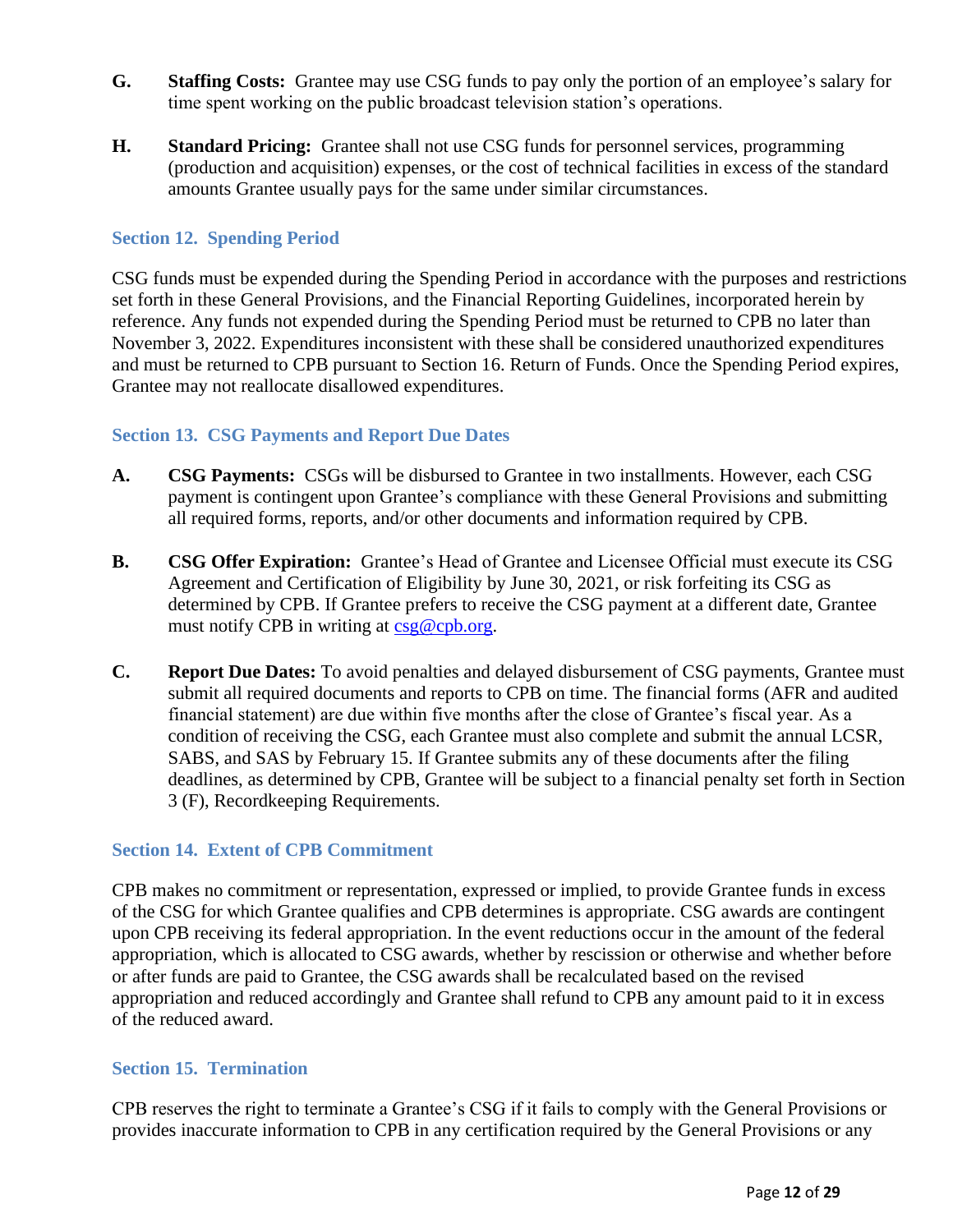CSG-related document. Upon termination, CPB may, in its sole discretion, require Grantee to return CSG funds pursuant to Section 16, Return of Funds.

# <span id="page-12-0"></span>**Section 16. Return of Funds**

- **A. Unused Funds:** All FY 2021 CSG funds that are not expended by September 30, 2022, must be returned to CPB on or before November 3, 2022.
- **B. Unauthorized Expenditures:** Unauthorized CSG expenditures shall be repaid by Grantee to CPB immediately upon CPB's request.
- **C. Loss of CSG Eligibility:** When a Grantee is no longer eligible to receive a CSG, CPB, in its sole discretion, may require any Grantee to return CSG funds, as set forth below.
	- **1.** In any of the situations described in paragraphs (2), (4), or (5) below, CPB may require a recipient of a CSG to return the greater of:
		- **a.** all unexpended CSG funds from grant periods that have not yet expired; or
		- **b.** the amount equal to the *pro rata* monthly share of the total CSG for all grant periods that have not yet expired, multiplied by the number of full months remaining in the grant period(s).
	- **2.** In addition to the amount that CPB may require a CSG recipient to return under paragraph (1) above:
		- **a.** If any recipient of a CSG effectuates a transfer of control, assignment, or lease of its broadcast license to a non-CSG-qualified organization, whether or not effectuated in accordance with Section 18. Assignment, CPB may require the recipient to return an amount not to exceed the greater of: (a) twenty percent of the sale price in the event of a sale, (b) twenty percent of the amount to be paid under the lease over the course of its term in the event of a lease, or (c) twenty percent of all CSG funds that have been provided, as calculated on a *pro rata* monthly basis, during the 24-month period preceding the effective date of the Grantee's agreement for transfer of control, assignment, or lease; or
		- **b.** If any recipient of a CSG ceases to operate a qualified public television service due to the relinquishment or loss of its broadcast license, CPB may require the recipient to return an amount not to exceed fifteen percent of all CSG funds that have been provided, as calculated on a *pro rata* monthly basis, during the 24-month period preceding the date on which the relinquishment or revocation becomes final (*i.e.*, no longer subject to administrative or judicial review), provided, however, that if the relinquishment of a broadcast license is related to a merger or consolidation with another CSG-qualified organization, then CPB's ability to require the return of funds shall be governed by paragraph (3) below rather than this paragraph; or
		- **c.** If CPB determines that any recipient of a CSG, for any reason other than those set forth in paragraphs (1) and (2) above, is no longer qualified to receive CSG funds (including but not limited to as a result of a failure to comply with any requirement of these General Provisions or the imposition by the FCC of limits upon its operations), CPB may require the recipient to return an amount not to exceed fifteen percent of all CSG funds that have been provided, as calculated on a *pro*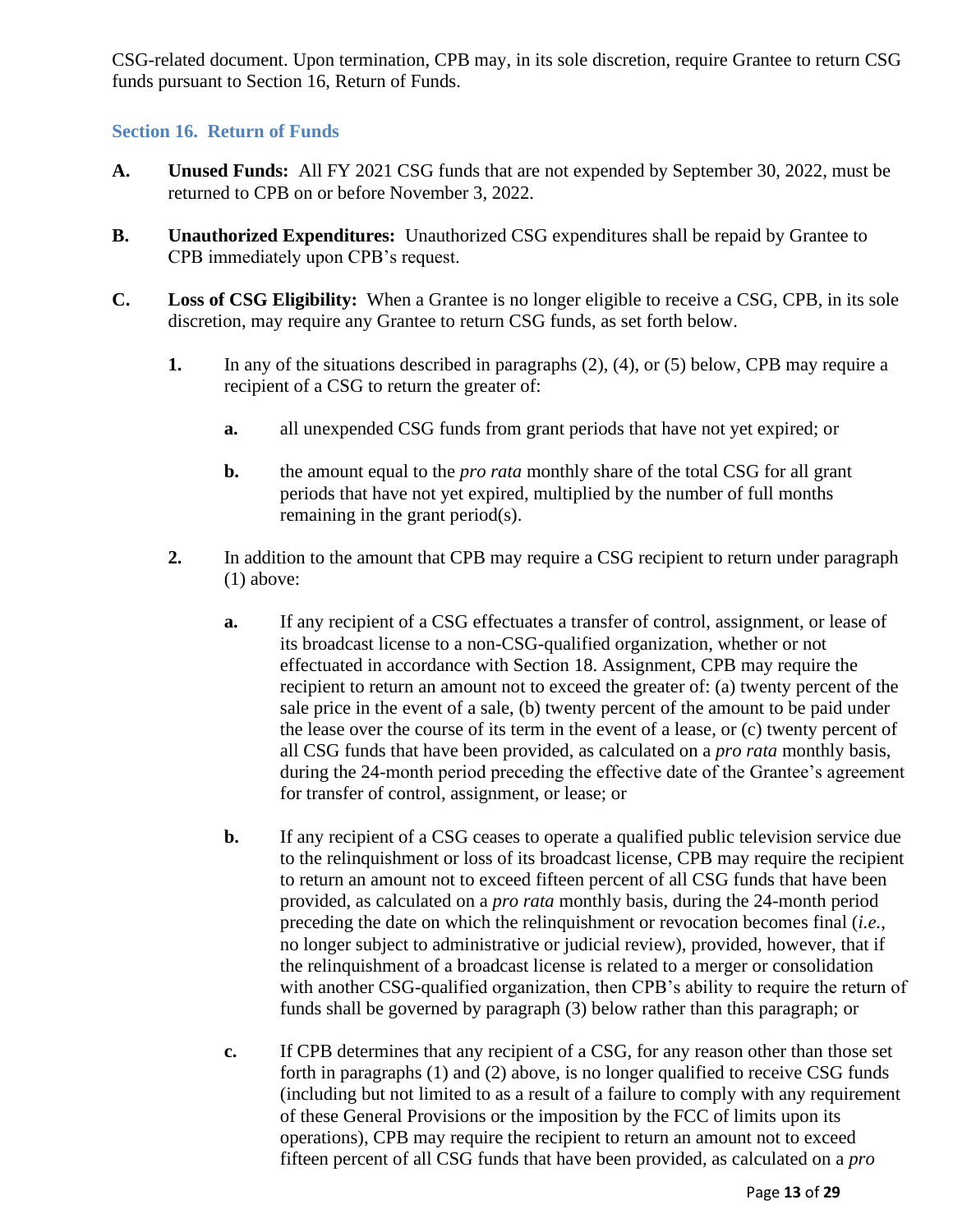*rata* monthly basis, during the 24-month period preceding the date on which CPB determines that the recipient was no longer qualified.

- **3.** If a Grantee:
	- **a**. effectuates a transfer of control, assignment, or lease of its broadcast license to a non-CSG-qualified organization that, as a result of the transfer of control, assignment, or lease desires to become a CSG-qualified organization and is otherwise qualified, or
	- **b**. relinquishes its broadcast license pursuant to a merger or consolidation with another CSG-qualified organization, or
	- **c**. complies with the requirements of Section 18. Assignment, CPB may, in its sole discretion, permit the recipient to assign any of the funds that CPB might otherwise require the recipient to return pursuant to paragraph (1) above to the organization with which the recipient's operations were or are to be merged or consolidated, provided that the recipient demonstrates to CPB's satisfaction that such funds will be used in accordance with these General Provisions.
- **4.** If any recipient of a CSG effectuates a transfer of control, assignment, or lease of its broadcast license to another CSG-qualified organization and complies with the requirements of this Section, CPB may, in its sole discretion, permit the recipient to assign any of the funds that CPB might otherwise require the recipient to return pursuant to paragraph (1) above to the CSG-qualified transferee or lessee, provided that the recipient demonstrates to CPB's satisfaction that such funds will be used in accordance with these General Provisions.
- **5.** A Grantee that relinquishes its license in the Spectrum Auction and ceases broadcast operations entirely will be required to return all CSG funds to CPB from any open grant period, except if two Grantees merge or Licensee holds multiple stations and at least one of its stations is eligible to receive a CSG.
- **D. Procedures for Return of Funds:** In all cases in which funds must be returned, checks shall be made payable to the Corporation for Public Broadcasting, and forwarded to Vice President and Controller, Corporation for Public Broadcasting, 401 9<sup>th</sup> Street, N.W., Washington, DC 20004. If Grantee fails to return funds due to CPB, CPB reserves the right to offset said amount due against Grantee's future CSG payment(s).

#### <span id="page-13-0"></span>**Section 17. Consolidation**

The management and operational control of all noncommercial television stations licensed to the same entity are consolidated when calculating CSG amounts. The following types of television stations may not be consolidated:

- **1.** closed-circuit stations;
- **2.** stations managed and operated by and for students;
- **3.** stations that primarily provide training programming to Grantee employees, clients, and/or representatives; and
- **4.** stations licensed to political organizations.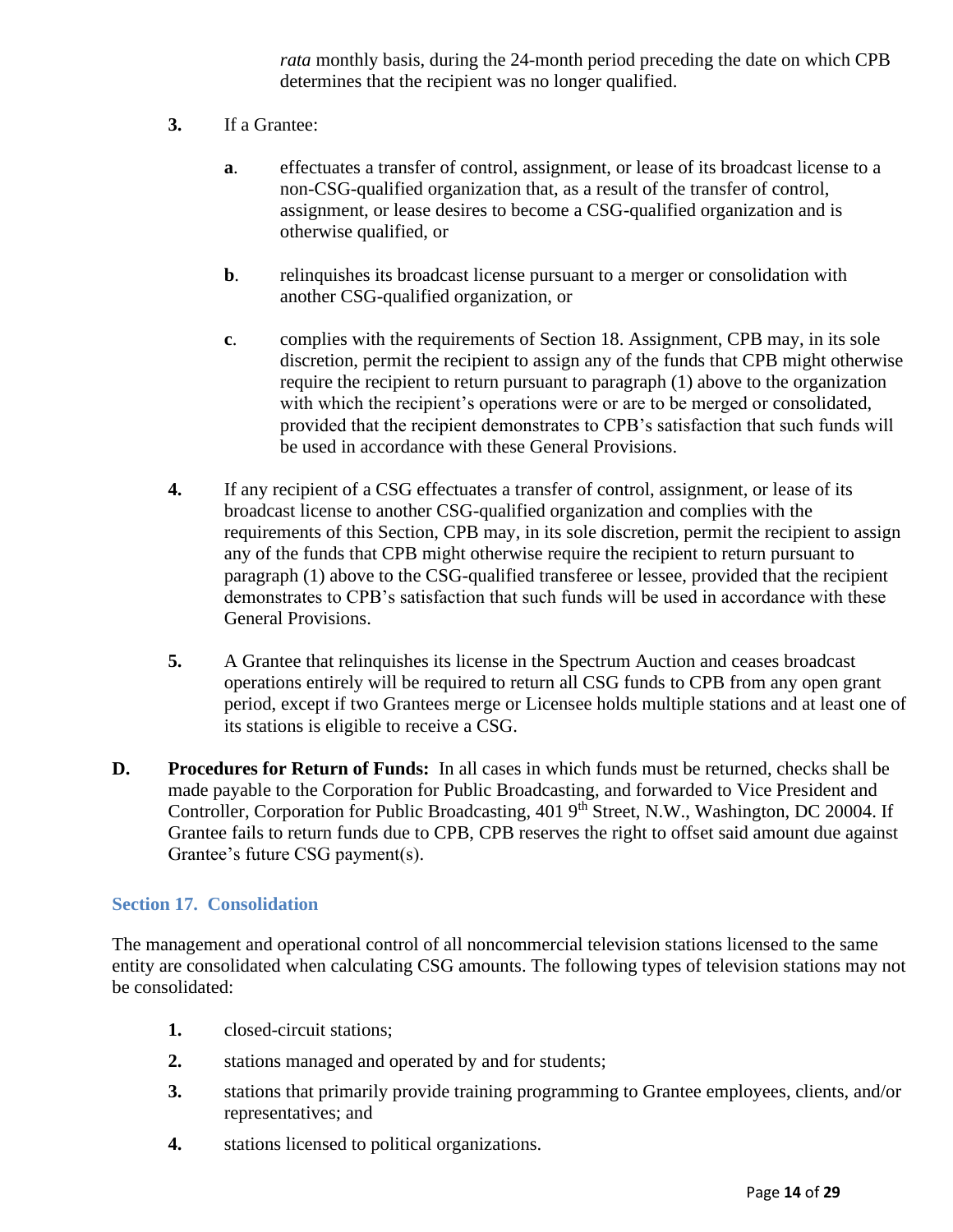## <span id="page-14-0"></span>**Section 18. Assignment**

Grantee may not assign any of its rights or obligations hereunder in whole or in part (even if a third party becomes responsible for providing programming for all or part of a station's broadcast schedule or any other aspect of Licensee's broadcast operations) without CPB's prior written consent.

## <span id="page-14-1"></span>**Section 19. Nondiscrimination**

Grantees must comply with the nondiscrimination provisions set forth below.

- **A. Discrimination:** Grantee shall not discriminate against any employee or applicant for employment because of race, color, religion, age, sex, national origin, or physical or mental handicap. Grantee will take affirmative action to ensure that applicants are considered for employment without regard to their race, color, religion, age, sex, national origin, or physical or mental handicap.
- **B. Laws and Regulations:** Grantee shall comply with all laws and regulations prohibiting discrimination on the basis of race, color, religion, age, sex, national origin, or physical or mental handicap that may be applicable to Grantee, including but not limited to the following:
	- **1.** Title III of the Public Telecommunications Financing Act of 1978 (47 U.S.C. § 398);
	- **2.** Title VII of the Civil Rights Act of 1964 (42 U.S.C. § 2002e);
	- **3.** Equal Pay Act of 1963 (29 U.S.C. § 206);
	- **4.** Age Discrimination in Employment Act of 1967 (29 U.S.C. § 621-634);
	- **5.** Title VI of the Civil Rights Act of 1964 (42 U.S.C. § 2002d);
	- **6.** Title IX of the Education Amendment of 1972 (20 U.S.C. § 1681);
	- **7.** Title V of the Rehabilitation Act of 1973 (29 U.S.C. § 790-794); and
	- **8.** FCC's regulations concerning equal employment opportunity (47 C.F.R. § 73.2080).
- **C. Subcontracts:** Grantee must include the provisions of this Section in all contracts and subcontracts funded by its CSG.

#### <span id="page-14-2"></span>**Section 20. Equal Employment Opportunity**

Grantee must certify in its CSG Agreement and Certification of Eligibility to CPB that it complies with the FCC Rules concerning equal employment opportunity (47 C.F.R. § 73.2080) and the requirements in the Communications Act concerning equal employment opportunity (47 C.F.R. § 396 (k)(11)(A)).<sup>6</sup>

#### <span id="page-14-3"></span>**Section 21. Other Nondiscrimination Requirements**

**A. Discrimination Claims:** Grantee acknowledges that CPB is a private, nonprofit corporation and does not have the legal authority to investigate and adjudicate complaints alleging discriminatory

<sup>6</sup> FCC requirements are different from CPB's Employment Statistical Report requirements, which are detailed in Section 2(E), Communications Act Requirements.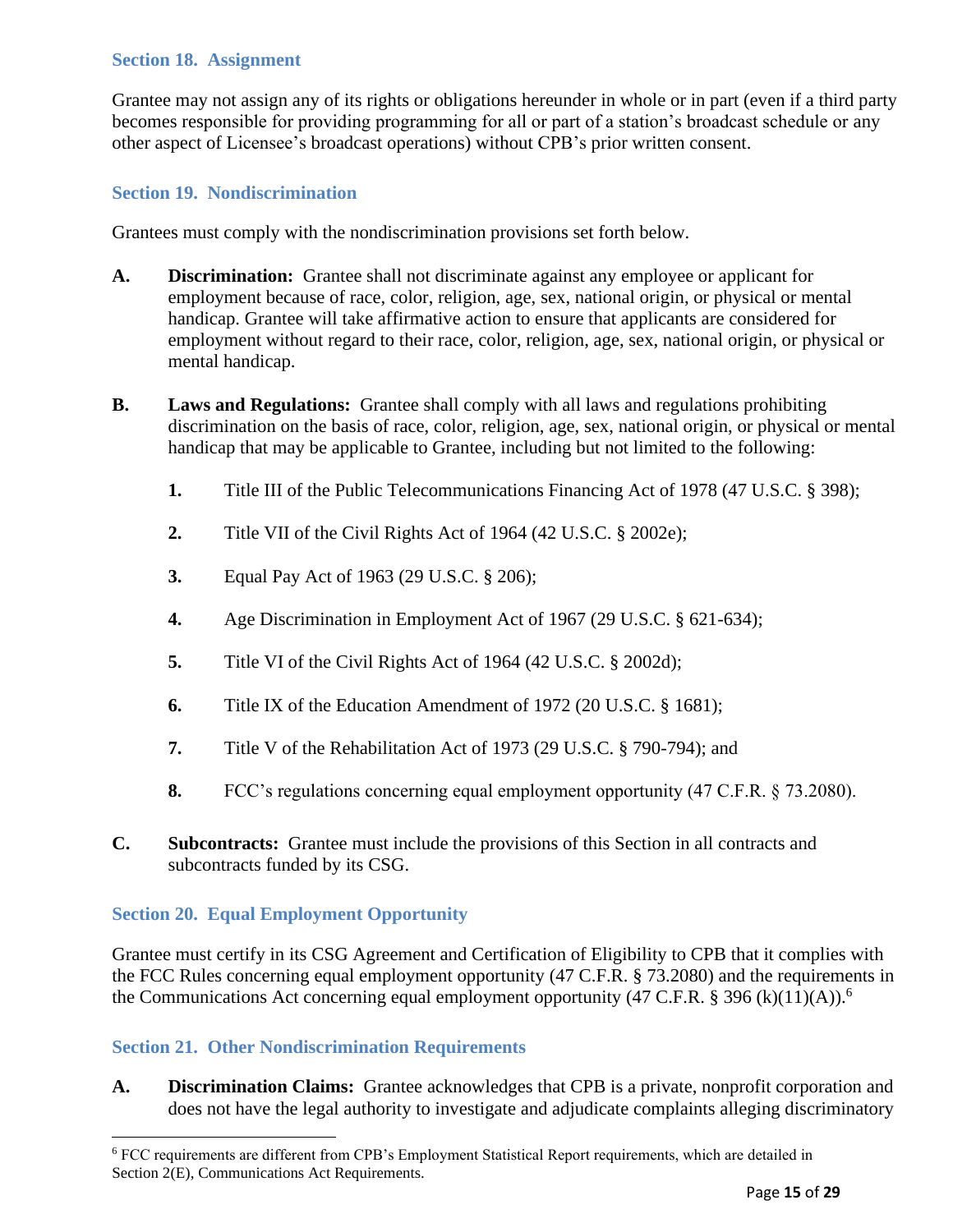practices by Grantee. CPB will, therefore, refer all such complaints it receives to a government agency with jurisdiction to conduct any proceedings that may be appropriate. Further, CPB will cooperate fully with every such agency with jurisdiction to inquire into alleged discriminatory practices by a Grantee.

**B. Applicable Laws and Regulations:** Grantee acknowledges that the laws and regulations prohibiting discrimination against persons on the basis of race, color, religion, national origin, age, sex, or physical or mental handicap may be federal, state, or local and may vary from jurisdiction to jurisdiction.

Grantee represents and warrants that it knows, understands, and applies the laws and regulations regarding discrimination and acknowledges that CPB is under no obligation to advise Grantee of the same unless required by law or regulation.

**C. Suspension or Cancellation of CSG:** Whenever a court or government agency with jurisdiction shall make a determination that Grantee is in violation of federal, state, or local laws and regulations prohibiting discrimination on the basis of race, color, religion, age, national origin, sex, or physical or mental handicap, and notice of such determination is provided to CPB, CPB shall promptly notify Grantee that, unless Grantee demonstrates to CPB's satisfaction, within 30 days, that the violation has been corrected or that Grantee is in compliance with all provisions of such determination, CPB may suspend or cancel all CSG or other CPB funding.

Whenever such determination is appealed or otherwise challenged in an appropriate forum, whether or not the effect of such determination is stayed pending appeal, CPB shall notify Grantee that, unless Grantee can show cause to the contrary within 30 days, CPB shall suspend or cancel CPB assistance. If CPB decides to suspend or cancel such funding, all sums that would have been payable to Grantee shall be held by CPB pending completion of the appellate process, and CPB shall not suspend or cancel its non-financial and/or in-kind assistance during the appeal.

# <span id="page-15-0"></span>**Section 22. Governing Law and Jurisdiction**

Except as otherwise required by law, Grantee agrees that the General Provisions and all instruments between Grantee and CPB related thereto shall be construed in accordance with the laws of the District of Columbia. Notwithstanding the jurisdiction of any other court, by accepting a CSG, Grantee expressly submits and consents in advance to the jurisdiction of the Superior Court of the District of Columbia and the U.S. District Court for the District of Columbia for all claims or disputes pertaining directly or indirectly to any CSG or Interconnection Grant, or any program set forth in the General Provisions, or any matter related thereto. Grantee further agrees that in any action or proceeding commenced in any court in the District of Columbia, Grantee shall be deemed to have been duly served with process of such court when process is delivered to Grantee personally or by certified or registered mail (return receipt requested) within or outside of the District of Columbia.

#### <span id="page-15-1"></span>**Section 23. Amendment to General Provisions**

CPB reserves the right, in its sole discretion, to amend the General Provisions and will notify Grantee of the same. Grantee will be deemed to agree and comply with the amendments unless it notifies CPB otherwise in writing within 30 days of receipt of CPB's notification.

Upon receiving Grantee's notification, Grantee will be disqualified from the CSG program and Grantee shall immediately repay CPB any amounts due CPB under Section 16. Return of Funds.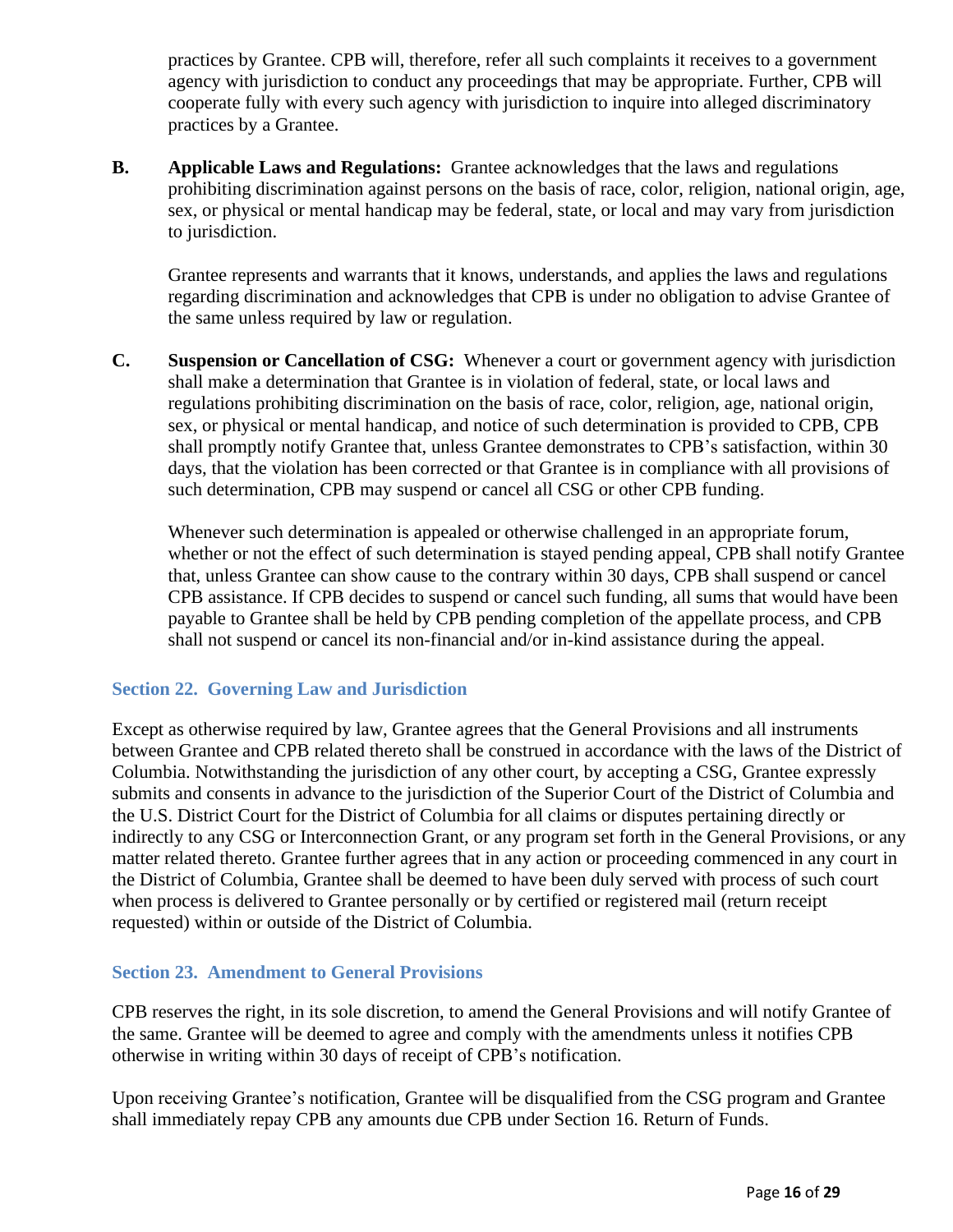# <span id="page-16-0"></span>**Section 24. Headings**

The headings contained herein are for convenience only and shall not be interpreted to limit or otherwise affect the provisions herein.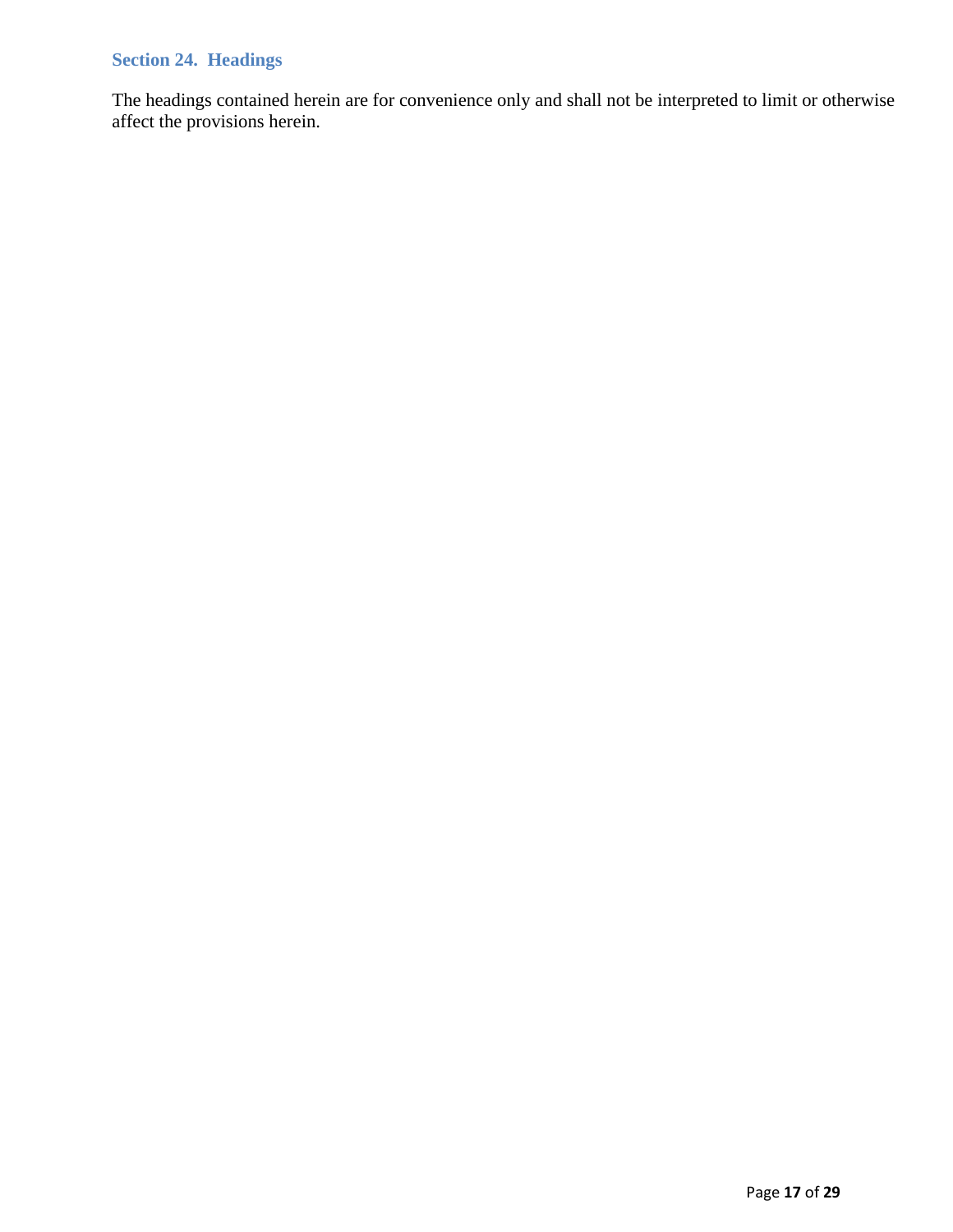# <span id="page-17-0"></span>PART II. SUPPLEMENTAL CSG PROGRAMS

Part II sets forth the provisions that govern Supplemental CSG Programs. These programs are subject to the provisions set forth in Part I of these General Provisions. In the event of a conflict between Part I and Part II, this Part II shall govern.

# <span id="page-17-1"></span>**Section 1. USSG**

The USSG provides supplemental CSG funding to Grantees that meet the criteria below. USSG funds will be disbursed to Grantees in one installment with their first CSG payment. Two percent of CPB's FY 2021 federal appropriation is allocated for the USSG program.

- **1.** USSGs are provided to Grantees that serve a rural population, i.e., a non-urban population as defined by the 2010 U.S. Census, calculated relative to the size of their population compared to populations served by other Grantees awarded a USSG; and
- **2.** USSGs are provided to Grantees that serve a population of less than one million that is not classified as rural by the 2010 U.S. Census, calculated relative to the size of their population as compared to populations served by other Grantees awarded a USSG. Grantees may not include in their population any portion of that population served by other USSG Grantees.

# <span id="page-17-2"></span>**Section 2. TV DSG**

The TV DSG provides supplemental CSG funding to Grantees that operate multiple digital repeater transmitters or translators that serve distant communities. Grantee must use TV DSG funds to support local services to multiple communities and distant populations including local content and productions, outreach initiatives, and educational projects and services.

TV DSG funding is calculated based on a percentage of the Base Grant. The percentage for each station increases when its total number of transmitters increases, as set forth below. The total amount available for the Base Grant equals 0.12 percent of CPB's FY 2021 federal appropriation.

| <b>TV DSG PROGRAM</b> |                   |  |  |  |
|-----------------------|-------------------|--|--|--|
| #                     | $\frac{0}{0}$     |  |  |  |
| of Digital            | of CSG            |  |  |  |
| <b>Transmitters</b>   | <b>Base Grant</b> |  |  |  |
| 3                     | 5%                |  |  |  |
| 4                     | 7.5%              |  |  |  |
| 5                     | 10%               |  |  |  |
| 6                     | 20%               |  |  |  |
| 7                     | 30%               |  |  |  |
| 8                     | 40%               |  |  |  |
| 9                     | 50%               |  |  |  |
| 10                    | 60%               |  |  |  |
| 11                    | 70%               |  |  |  |
| 12 or more            | 80%               |  |  |  |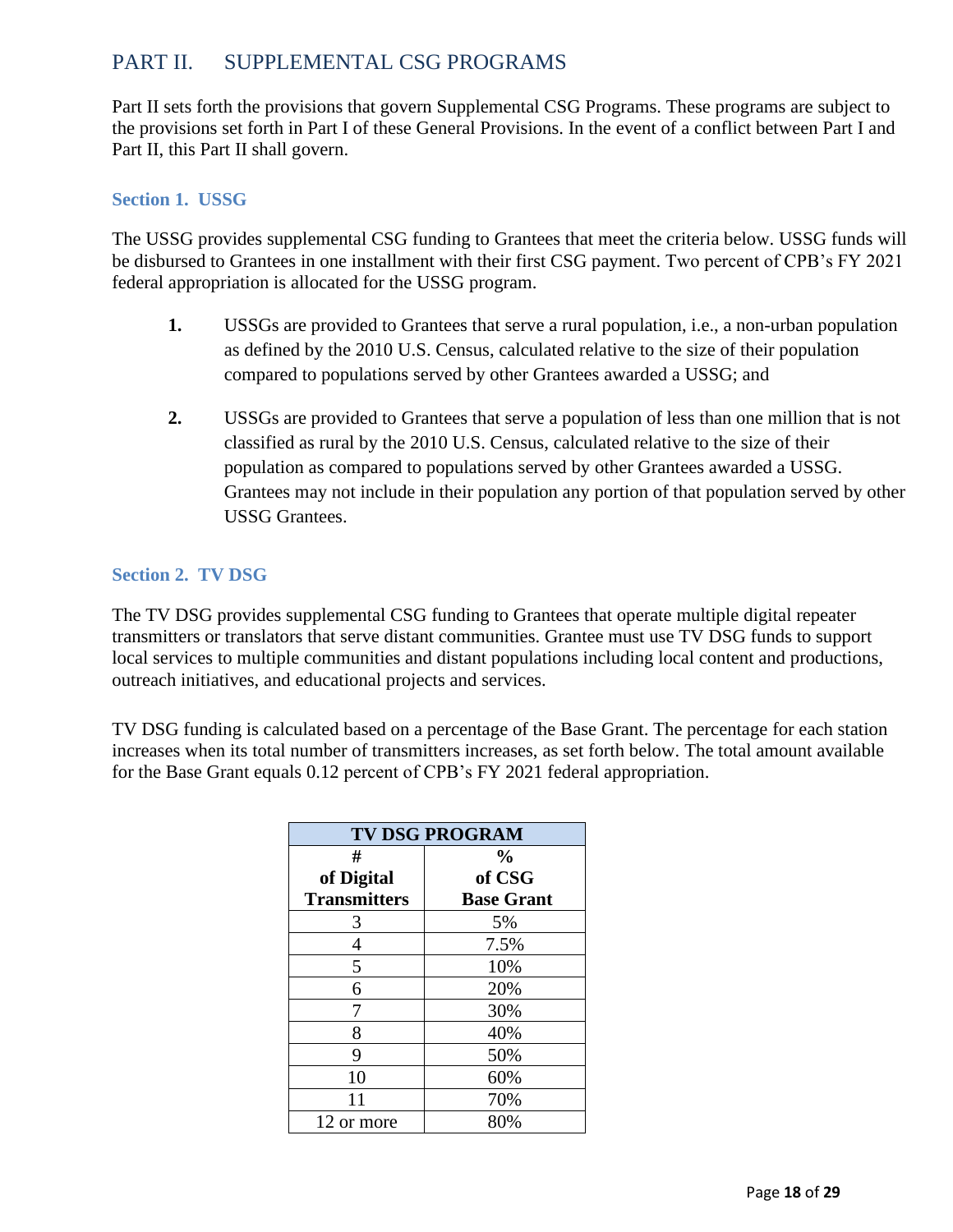- **A. Eligibility:** Only Grantees meeting the following criteria are eligible to receive TV DSG funding:
	- **1.** eligible to receive a CSG;
	- 2. operate three or more digital transmitters or transmitter-equivalents (10 translators are considered the equivalent of one transmitter); and
	- **3.** deemed qualified by CPB to receive TV DSG funding.
- **B. Distribution and Use of Funds:** TV DSG funds will be disbursed to Grantees in one installment and included in Grantees' first CSG payment.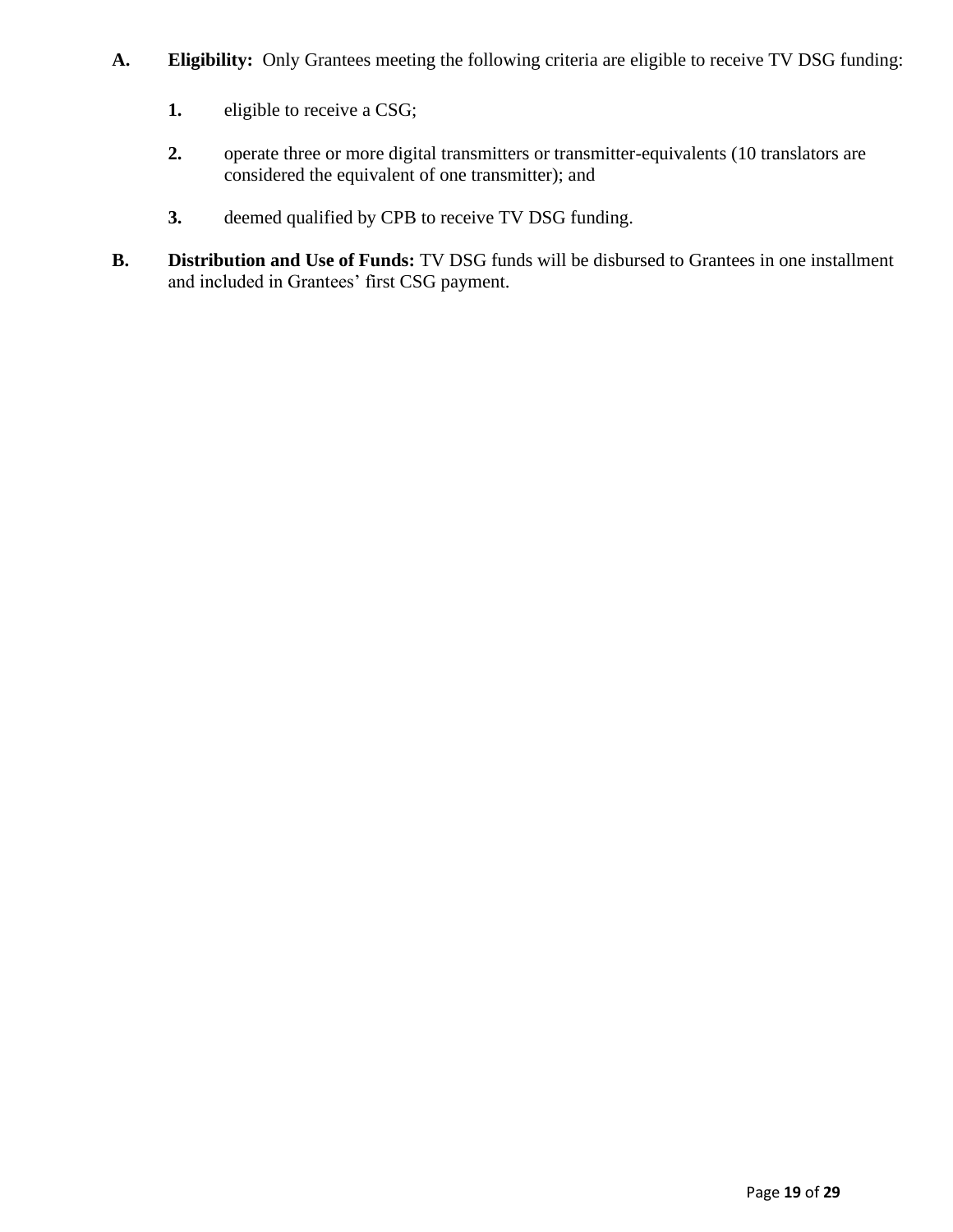# <span id="page-19-0"></span>**PART III. TV-IC**

Part III sets forth the provisions that govern the TV-IC, supported by CPB's system support funds. These grants are subject to the provisions set forth in Part I of these General Provisions. In the event of a conflict between Part I and Part III, this Part III shall govern.

The Communications Act authorizes CPB to assist in the establishment and development of one or more interconnection systems to be used for the distribution of public telecommunications services. CPB will support the public television interconnection expenses in FY 2021 through TV-IC grants to stations qualified to receive a CSG. TV-IC awards are calculated as a share of \$4 million. Grantee's share is proportional to its share of the total CSG amount awarded to Grantees.

- **A. Eligibility:** Grantees of stations receiving a CSG are eligible to receive a TV-IC.
- **B. TV-IC Awards:** CPB automatically calculates station's TV-IC awards, and stations are not required to apply for the same.
- **C. Use of Funds:** Stations receiving a TV-IC must expend the same during period October 1, 2020, through September 30, 2021. Stations may use TV-IC funds to pay only for interconnection and/or program distribution costs. Grantees must return immediately to CPB any TV-IC funds not expended in accordance with these provisions.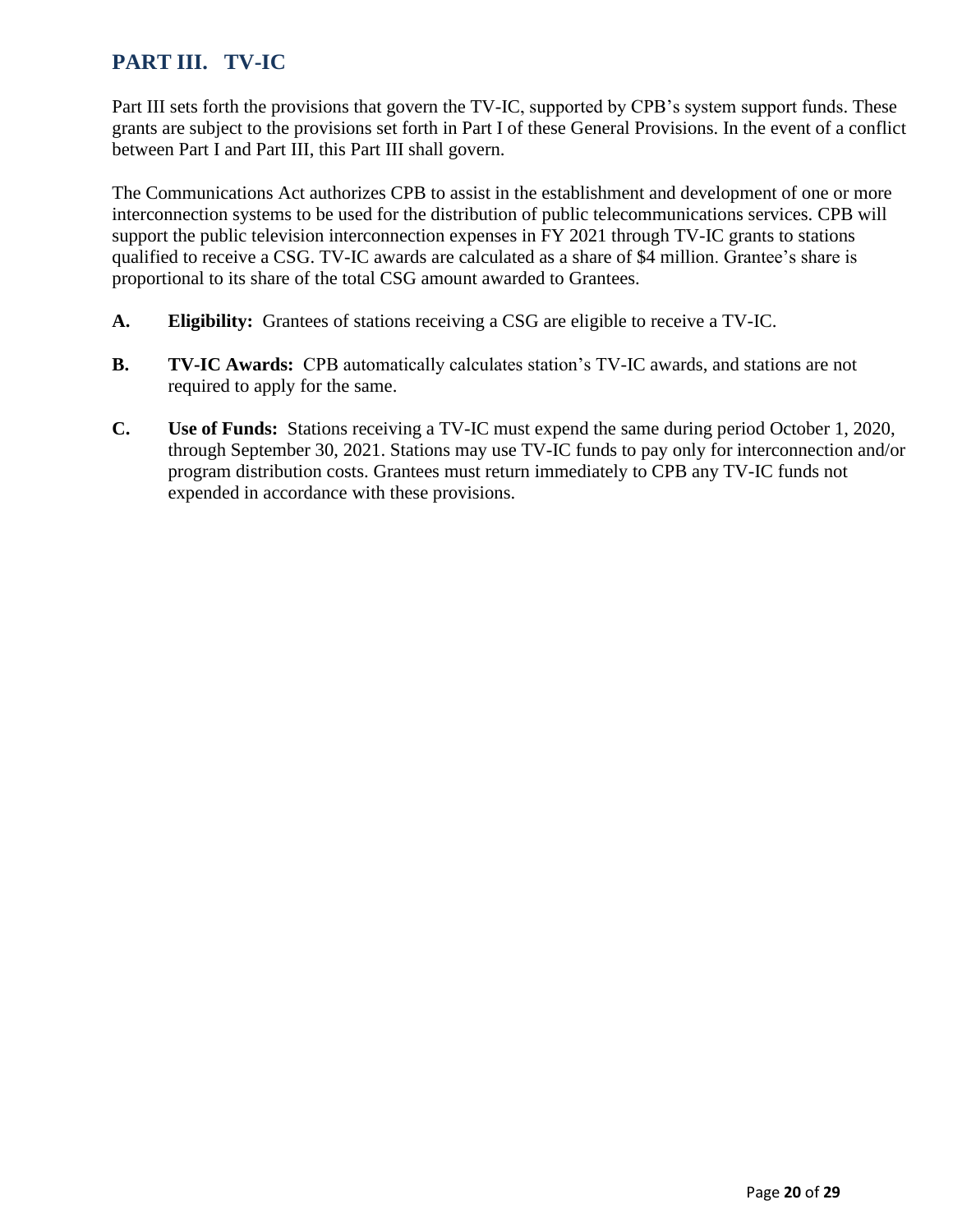

# <span id="page-20-0"></span>**PART IV. DEFINITIONS**

The following terms are defined as set forth below.

- **A. Annual Financial Report (AFR):** The financial information that Grantees must annually report to CPB, detailed in the FY 2020 [Financial Reporting Guidelines.](http://www.cpb.org/stations/frg/)
- **B. Base Grant:** The portion of the CSG which is equal to 0.12 percent of the total CPB appropriation. If two or more Grantees merge, the resulting Grantee will be entitled to an increase in its base grant equal to the amount of the latest base grant CPB awarded the Grantee or Grantees that no longer exist, as identified in CPB's Consent to Assignment Agreement. The increase will be in effect for the next CSG award and extend for three additional consecutive years, which CPB may extend, at its sole discretion.
- **C. Communications Act:** The Communications Act of 1934, as amended (47 U.S.C. § 396, et seq.).
- **D. Compliance Booklet:** A booklet entitled ["Compliance, June 2019"](http://www.cpb.org/stations/certification) that explains certain Communications Act requirements applicable to CSG recipients, which is incorporated herein by reference.
- **E. Community Advisory Board (CAB):** An advisory body most television stations are required to maintain pursuant to the Communications Act.
- **F. Community Service Grant (CSG):** Unless otherwise identified, an FY 2021 Television Community Service Grant awarded to a Grantee by CPB.
- **G. CPB:** The Corporation for Public Broadcasting.
- **H. CPB-Qualified Programming:** General audience programming broadcast that serves a station's demonstrated community needs of an educational, informational, or cultural nature.

Programs that are not considered CPB-Qualified Programming include but are not limited to:

- **1.** programming that furthers the principles of particular political or religious philosophies; and
- **2.** programming designed primarily for in-school or professional in-service audiences.
- **I. CSG Agreement and Certification of Eligibility:** The agreement each CSG Grantee must submit to CPB electronically through CPB's Integrated Station Information System, certifying Grantee's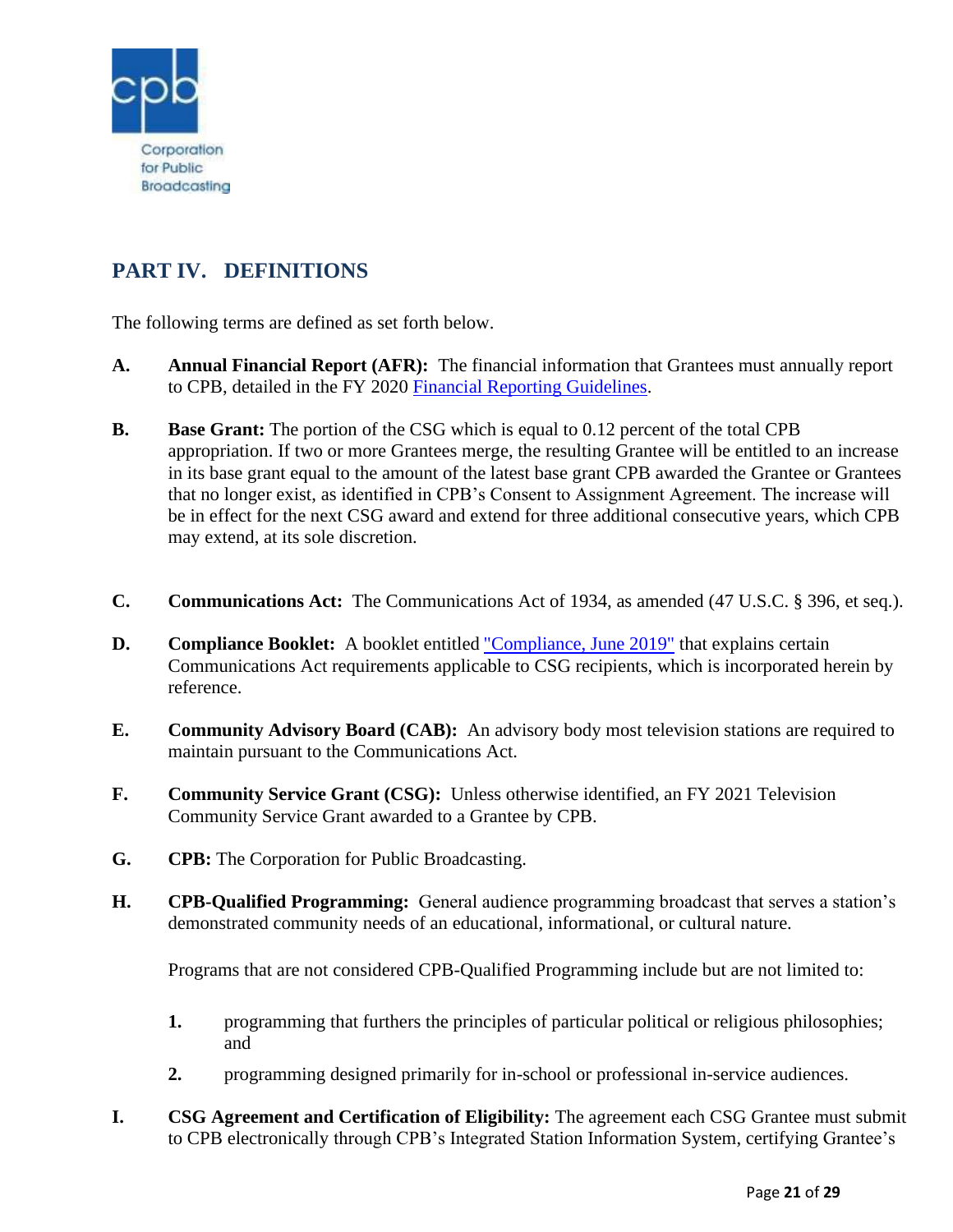compliance with the terms and conditions of its CSG, including applicable requirements in the Communications Act and General Provisions.

- **J. Discrete Accounting Requirement:** Grantees must use unique accounting codes for CSG revenues and expenses. Specifically, Grantee's accounting systems must be able to generate a report showing CSG revenues and how those funds were expended, using unique accounting codes. Those accounts may not include non-CSG revenues or expenses.
- **K. Employment Statistical Report:** Grantee's report identifying:
	- **1.** the race and sex, the number of employees in each of eight full-time and part-time job categories (officials and managers, professionals, technicians, office and clerical personnel, skilled craft persons, semi-skilled operatives, unskilled operatives, and service workers); and
	- **2.** the number of job openings occurring during the year.
- **L. FCC:** The Federal Communications Commission.
- **M. Financial Reporting Guidelines:** CPB's instructions on accounting for and reporting on a Grantee's use of CSG funds for FY 2020 and amendments thereto.
- **N. Flagship Station:** When a Licensee has multiple stations, it is the station that Grantee designates in CPB's Integrated Station Information System to receive the CSG.
- **O. Full-Time Employee (FT Employee):** Permanent personnel employed by Grantee, Licensee or a parent company, subsidiary, affiliate, or third-party operator, under contract with Licensee:
	- **1.** that possess the skills and expertise in the management, programming, production, promotion, development, or engineering areas of radio station operations;
	- **2.** that are paid no less than the minimum federal hourly wage plus all benefits that Licensee (or a parent company, subsidiary, affiliate, or third-party operator under contract with Licensee) routinely provides to its FT Employees; and
	- **3.** whose terms of employment require working the number of hours that constitute a normal work week at said institution.
- **P. Grantee:** The Licensee eligible to receive a CSG.
- **Q. Head of Grantee:** The head of grantee is the highest-ranking representative of the station's management responsible for station operations, i.e., its president and chief executive officer.
- **R. Joint Licensees:** Licensees eligible to receive television and radio CSGs.
- **S. Licensee:** The entity with a valid, renewable license from the United States Government to operate a full-power, noncommercial, educational television station.
- **T. Licensee Official:** For community licensees, it is licensee's governing body chair or vice chair; for other licensees, it is licensee's governing body chair, vice chair, or designated senior level representative who is not a member of the station's management and who has the authority to enter into binding contracts on Licensee's behalf.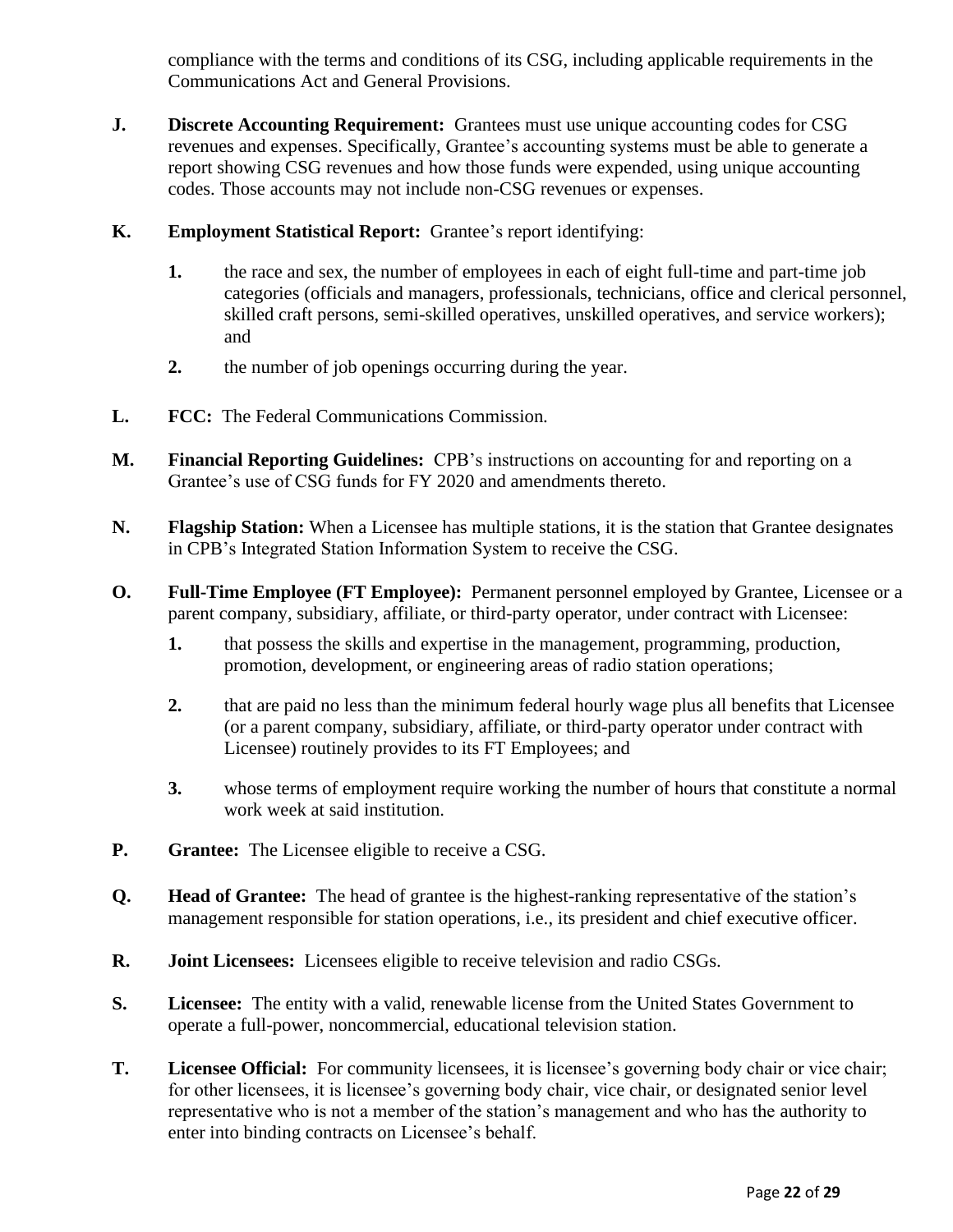- **U. Local Content and Service Report (LCSR):** The annual report that Grantee must submit to CPB describing the content created, acquired, and distributed in support of its community's needs and interests. The report should include analysis on the reach and impact of online, on-air, and community engagement content and services. Grantees determine what qualifies as local content and service.
- **V. Minority Audience Service Station**: A station that is licensed to: a designated Historically Black College or University<sup>7</sup>; a Native American Tribe<sup>8</sup>; a consortium of Native American Tribes; an entity controlled by a Native American Tribe<sup>9</sup>; or a community within recognized Tribal Lands, if a substantial portion of its coverage area consists of Tribal Lands.
- **W. Multi-provider Markets:** Markets CPB designates as Multi-provider Markets, which are identified in Exhibit C attached hereto and incorporated herein by reference. Grantees in Multiprovider Markets share a single Base Grant. unless they also qualify as a Minority Audience Service Station.
- **X. Nonaffiliated Third Party:** Any person, company, partnership, or other party that is not controlled by or acting on behalf of, or at the request of, the Grantee for the purpose of fundraising, underwriting, or development for the station.
- **Y. Non-Federal Financial Support (NFFS):** The total cash and the fair market value of property and services Grantee received from sources other than the United States or any agency or instrumentality of the United States or any public broadcasting entity, as further defined in 47 U.S.C. § 397(9).

Additional details and definitions of what revenues qualify as NFFS are contained in the [Financial](http://www.cpb.org/stations/frg/)  [Reporting Guidelines,](http://www.cpb.org/stations/frg/) and [Principles of Accounting.](http://www.cpb.org/stations/principles/principlesofaccounting050818.pdf)

- **Z. Principles of Accounting**: Application of Accounting and Financial Reporting to Public Telecommunications Entities, May 2005 edition.
- **AA. Spectrum Incentive Auction:** The FCC auction that commenced in 2016 to reallocate a portion of broadcast spectrum used by television stations and make it available for use by wireless carriers.
- **BB. Spending Period:** CSG funds may be expended from October 1, 2020 through September 30, 2022.
- **CC. Station Activities Benchmarking Study (SABS):** The survey collects standard financial and operational information from Grantees. The data is provided to public broadcasting stations and national organizations to support decision-making, understand performance issues, identify improvement opportunities, and achieve defined objectives.

<sup>&</sup>lt;sup>7</sup> As defined by the Higher Education Act of 1965, 20 U.S.C. §1601, et seq., as amended.

<sup>8</sup> Native American Tribe means any Native American Indian or Alaska Native tribe, band, pueblo, village, or community within the continental United States that the Secretary of the Interior presently acknowledges to exist as an Indian Tribe (25 C.F.R. §83.1).

<sup>9</sup> CPB considers an entity controlled by a Native American Tribe if: 1) a majority of the entity's governing body's voting members are enrolled Native American Tribe members and their lands are served by the station, or 2) the majority of the entity's governing body's voting members are appointed by a Native American Tribe.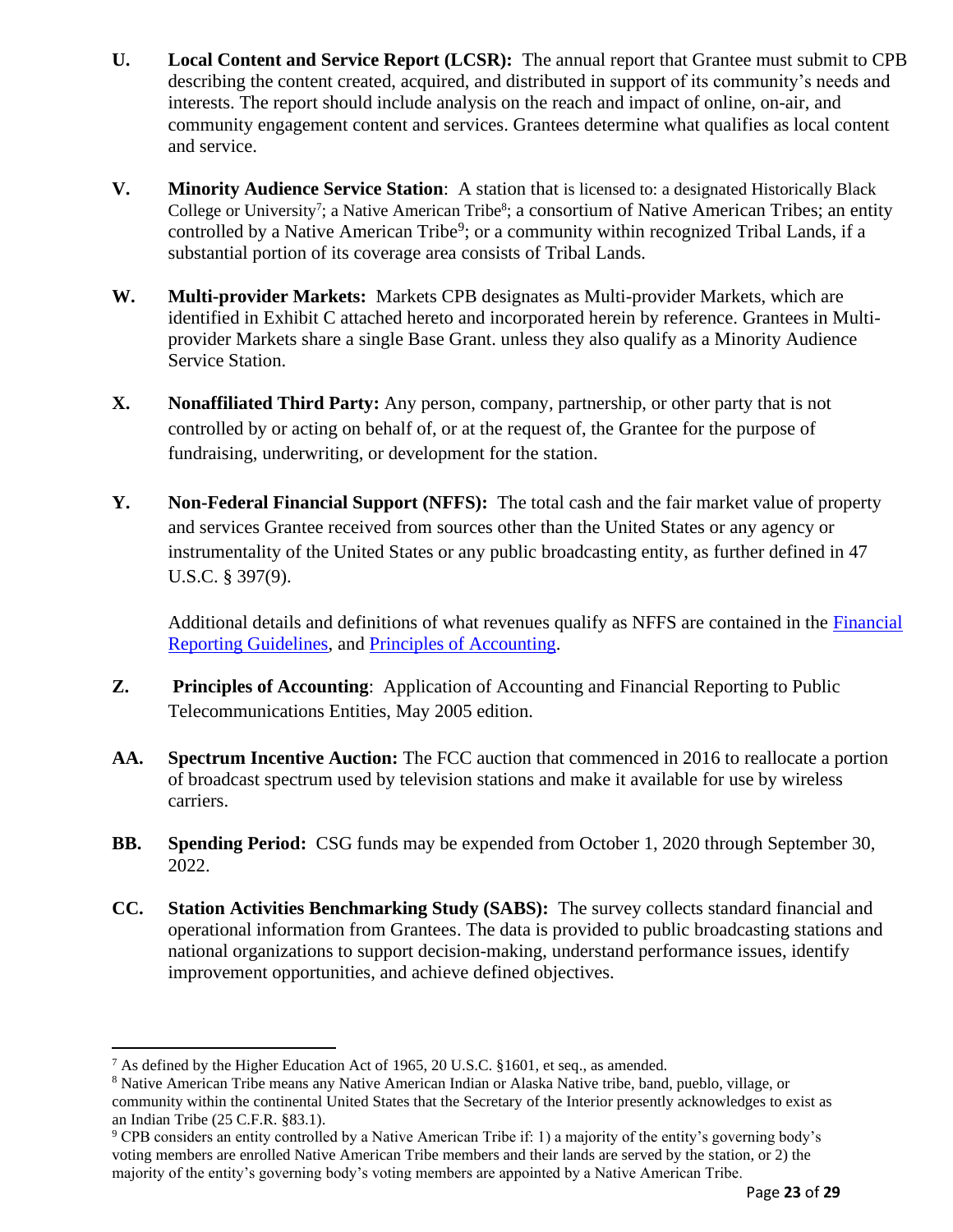- **DD. Station Activity Survey (SAS):** The survey that CPB uses to collect information on station operations to enable CPB to advocate the interests of public broadcasting, assist stations and other public broadcasting organizations with planning and evaluation, and to anticipate industry trends.
- **EE. Supplemental CSG Programs:** The following programs: USSG and DSG.
- **FF. TV DSG:** The Distance Service Grant that CPB provides to qualified Grantees as explained in Part II.
- **GG. TV-IC:** The Interconnection Grant that CPB provides to Grantees as explained in Part III.
- **HH. USSG:** The Universal Service Support Grant that CPB provides to qualified Grantees as explained in Part II.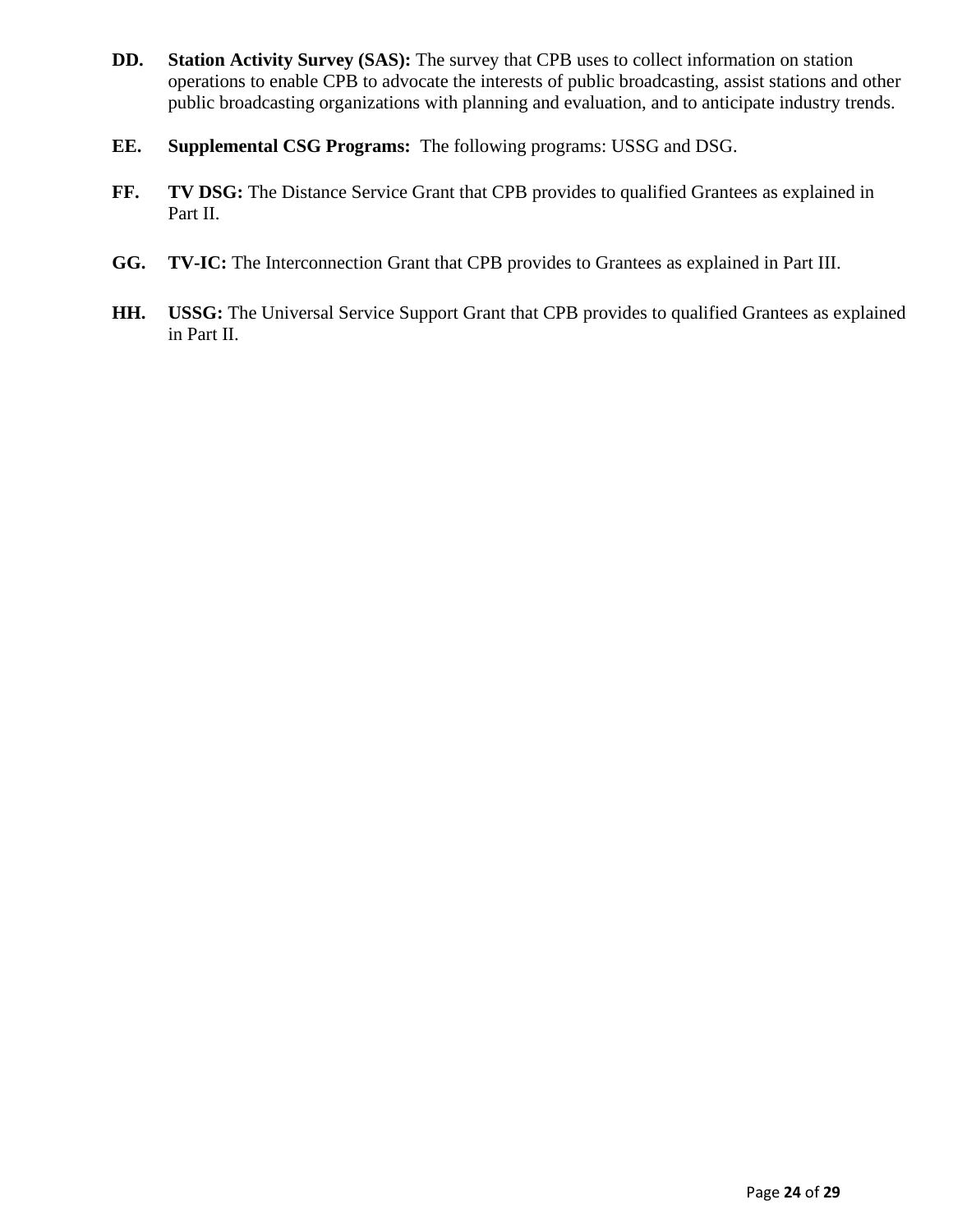# **Exhibit A Documents Governing Grantees**

- <span id="page-24-0"></span>1. Television CSG Agreement and Certification of Eligibility
- 2. Financial Reporting Guidelines
- 3. Principles of Accounting
- 4. CSG Non-compliance Policy, January 2016
- 5. Transmitters and Translators Form
- 6. TV Channel Sharing Certification Form
- 7. CPB Consent to Assignment Agreement
- 8. Television Community Service Grant Qualified Licensee Form
- 9. Fiscal Year 2021 Television Station Grant Calculations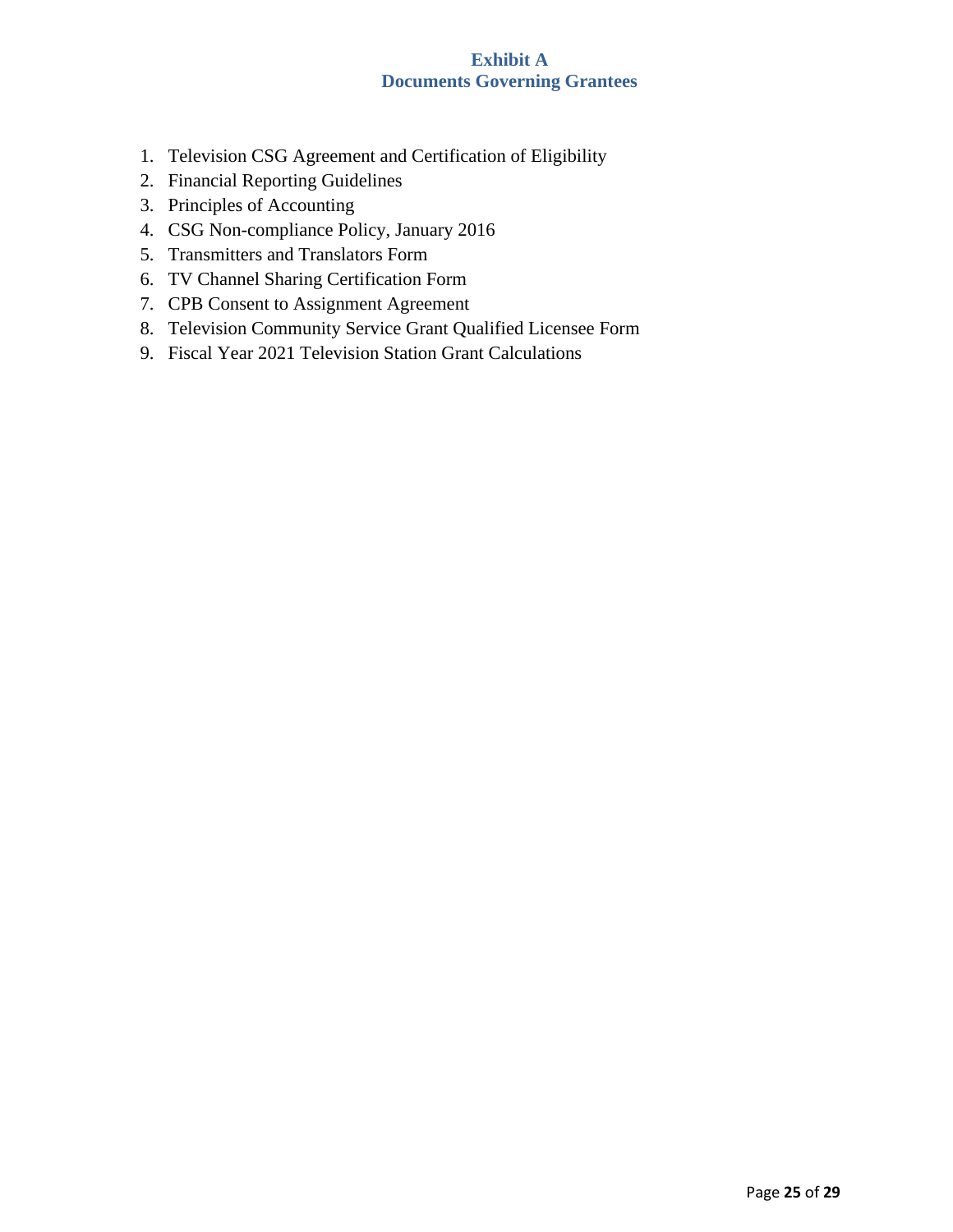<span id="page-25-0"></span>CSG expenditures must fall into one of seven categories listed below.

**1. Programming, Production, and Services:** Programming, Production, and Services include Programming and Production, Educational Programs, and Educational Outreach Activities as set forth below.

- **a. Programming and Production:** The acquisition of programming, program operations, program development, program planning, production operations, editing, and the following:
	- i. fees or dues to acquire broadcast rights for programs or series, or rights to use or adapt published materials;
	- ii. program or web content planning and research (script writing, printing, and consulting) in support of programming or production;
	- iii. directors, producers, cast, stagehands, engineers, technicians, and other personnel involved in programming or production;
	- iv. rental of facilities to support programming and production;
	- v. rental of production equipment;
	- vi. space, supplies, and other station resources used in programming or production;
	- vii. repair and maintenance of programming and production equipment; and
	- viii. depreciation and amortization of station equipment and leasehold improvements used for programming and production purposes.
- **b. Educational Programs:** The creation, production, or purchase of programs with educational intent or instructional design as defined below. Grantee must clearly identify the percentage of CSG funds used for the same.
	- i. "Educational intent" is defined as content designed to address specific educational interests of a target audience.
	- ii. "Instructional design" is defined as content having an educational intent and substantially involving educators in program development. This content includes ancillary materials to support or supplement the same. It also includes the costs of obtaining rights at the time of production for institutional off-air recording, audio visual, re-versioning, and other similar costs.
- **c. Educational Outreach Activities:** Community outreach and engagement activities related to local or national programs and the following: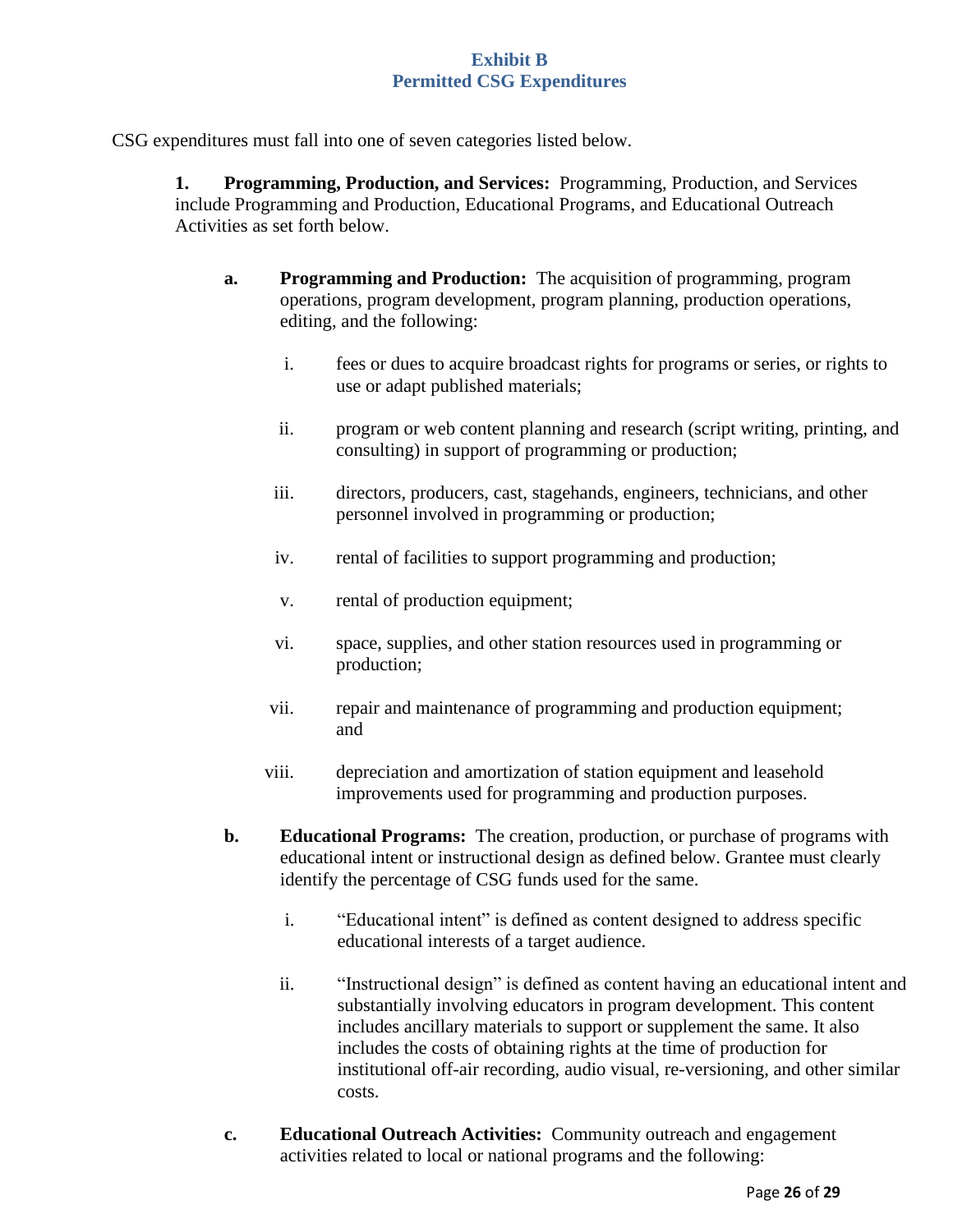- i. local or national services that enable viewers and listeners to follow up on programs through computer, video, and audio conferencing;
- ii. town meetings;
- iii. local call-in shows;
- iv. public service announcements;
- v. telephone hot lines; and
- vi. the dissemination of related information and materials related to the items set forth above.
- **2. Broadcasting, Transmission, and Distribution:** Broadcasting, transmission, distribution, and the following:
	- **a.** scheduling programs for airing;
	- **b.** repair and maintenance of broadcasting equipment;
	- **c.** depreciation of antennae, transmission, and other broadcasting equipment;
	- **d.** distribution and interconnection fees:
	- **e.** engineering; and
	- **f.** web hosting and streaming fees.
- **3. Program Information and Promotion:** Informing the viewing or listening public of available program services and the following:
	- **a.** producing or acquiring "spots" designed for the promotion of specific programs;
	- **b.** advertising in newspapers or other media;
	- **c.** preparing, reproducing, and distributing program guides;
	- **d.** travel and related expenses of promotion;
	- **e.** dues or fees related to this function; and
	- **f.** supporting services.
- **4. Fundraising and Membership Development:** Activities to persuade others to contribute money, securities, time, materials, or facilities to the station, such as:
	- **a.** solicitation of underwriting funds and grants;
	- **b.** membership development;
	- **c.** acquiring and distributing fundraising material;
	- **d.** designing, printing, and distributing leaflets or posters for fundraising;
	- **e.** meetings for improving fundraising techniques;
	- **f.** services of fundraising consultants and talent;
	- **g.** developing and maintaining contributor records;
	- **h.** committee meetings dealing with fundraising policies and issues, including the preparation of minutes and reports of such meetings;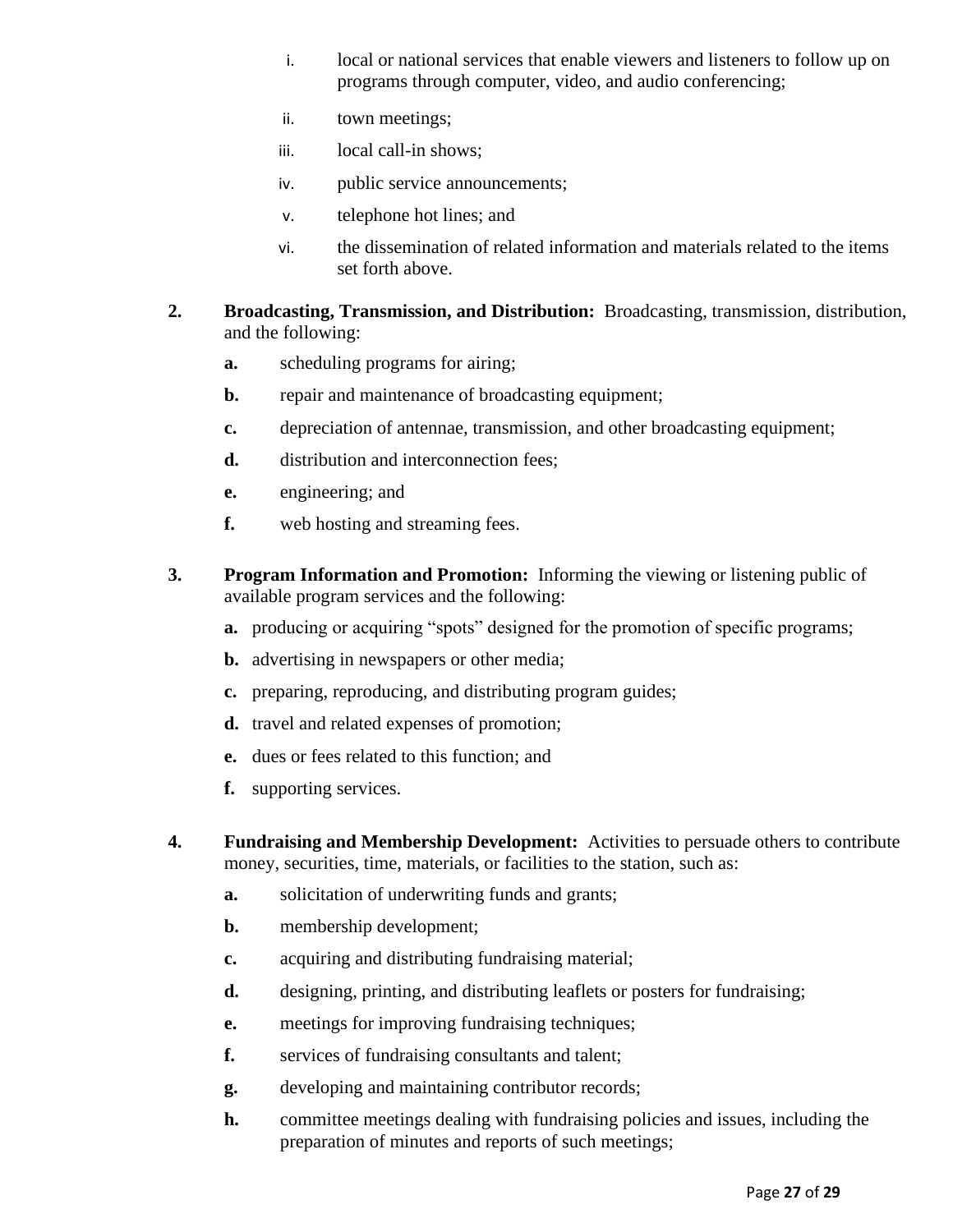- **i.** program and production costs of broadcast appeals for funds;
- **j.** mailing costs related to fundraising; and
- **k.** direct costs of special fundraising activities and auctions.
- **5**. **Underwriting and Grant Solicitation:** Soliciting program underwriting funds and general support grants from foundations, corporations, and governments.
- **6. Management and General:** Supervising and controlling overall day-to-day operations, accounting, and office service activities, as well as:
	- **a.** human resource administration, including recruiting, retention, and benefit programs;
	- **b.** accounting, auditing, and budgeting;
	- **c.** information technology systems and support services, where not specifically devoted to other functions;
	- **d.** legal services of a general (non-program) nature;
	- **e.** all occupancy costs not specifically identifiable with other functions;
	- **f.** office functions that provide general support throughout the organization (*e.g.*, corporate receptionists and telephone attendants, central mail services, and maintenance of corporate archives);
	- **g.** maintenance of operations manuals, directors' committee lists, and expenses related to governing board, CAB, or administrative committee meetings;
	- **h.** depreciation of buildings, furnishings, and equipment used in management and general functions;
	- **i.** dues for public broadcasting station membership organizations; and
	- **j.** indirect costs that are:
		- not directly identified with another function, that are indispensable to the conduct of those functions and to Grantee's existence; and
		- associated with the overall direction of Grantee's general board activities, business management, general recordkeeping, budgeting, and related purposes.
- **7. Purchase, Rehabilitation, or Improvement of Capital Assets:** Purchase, rehabilitation, or improvement of capital assets, as well as:
	- **a.** expenditures to purchase, rehabilitate, or improve tangible capital assets, such as studio and station equipment, vehicles, buildings, and other structures; and
	- **b.** other capital assets funded with the CSG.